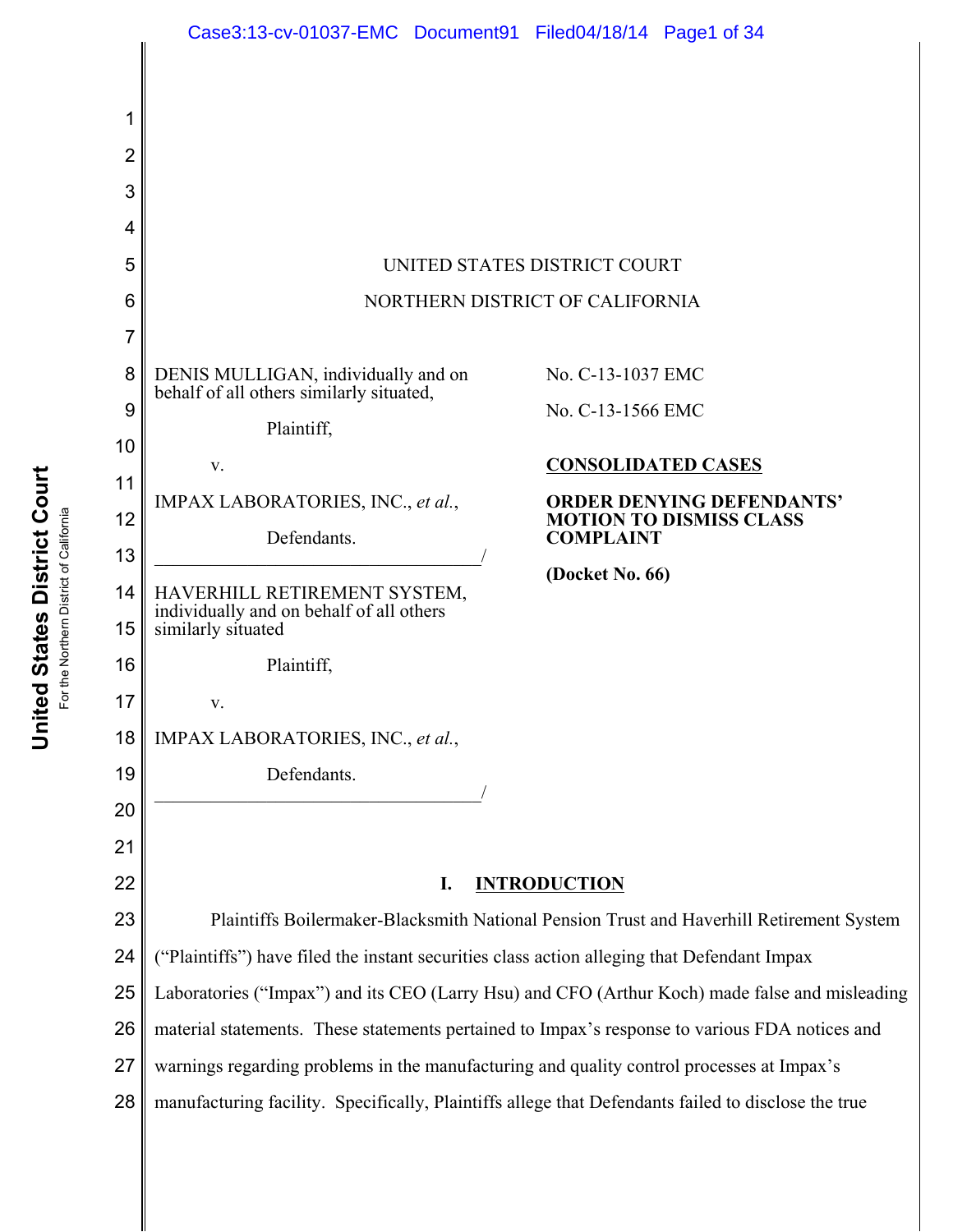#### Case3:13-cv-01037-EMC Document91 Filed04/18/14 Page2 of 34

1 2 3 4 5 6 7 8 nature of the problems present in the facility and misrepresented the scope, nature, and efficacy of the remediation efforts made in response to the FDA warnings. Defendants have moved to dismiss on a number of grounds, including: (1) that the alleged misstatements are protected under the Private Securities Litigation Reform Act's ("PSLRA") safe harbor provision for forward looking statements, (2) that they constitute "mere puffery," and (3) that there are insufficient allegations suggesting that the statements were false when made. Finally, Defendants argue that the Plaintiffs' allegations fail to give rise to a "strong inference" of scienter as required. The Court **DENIES** Defendants' motion to dismiss.

9

14

### **II. FACTUAL & PROCEDURAL BACKGROUND**

10 11 12 13 Defendant Impax Laboratories is a pharmaceutical company that "engages in the development, manufacture, and marketing of bio-equivalent pharmaceutical products referred to as generics as well as branded products." First Amended Complaint ("FAC") ¶ 2. Impax maintains a manufacturing facility in Hayward, California. *Id.*

A. FDA Inspection and Noncompliance Procedures

15 16 17 18 19 20 21 22 The Food and Drug Administration ("FDA") is statutorily required to inspect all manufacturing facilities such as Impax's Hayward facility every two years, but given a lack of resources, the FDA has prioritized certain facilities over others. *Id.* ¶ 37. The purpose of these inspections is to ensure that the facility is in compliance with applicable laws and to "ensure[] the quality of drug products by carefully monitoring drug manufacturers' compliance with the FDA's Current Good Manufacturing Practice ('cGMP') regulations." *Id.* ¶ 35, 36. cGMP regulations constitute "*minimum requirements* for the methods, facilities, and controls used in manufacturing, processing, and packaging of a drug product." *Id.* ¶ 36 (citation omitted).

23 24 25 26 27 28 Plaintiff's First Amended Complaint contains a voluminous description of the inspection process and procedures the FDA employs where a manufacturing facility is found to not be in noncompliance with cGMP. The Court need not recount the entire discussion on this point. Relevant for purposes of the instant motion, Plaintiff alleges that trained FDA "investigators tour facilities, accompanied at all times by the inspected company's staff, and cite factual observations of significant deviations from the" statutes the FDA enforces. *Id.* ¶ 42. These deviations are recorded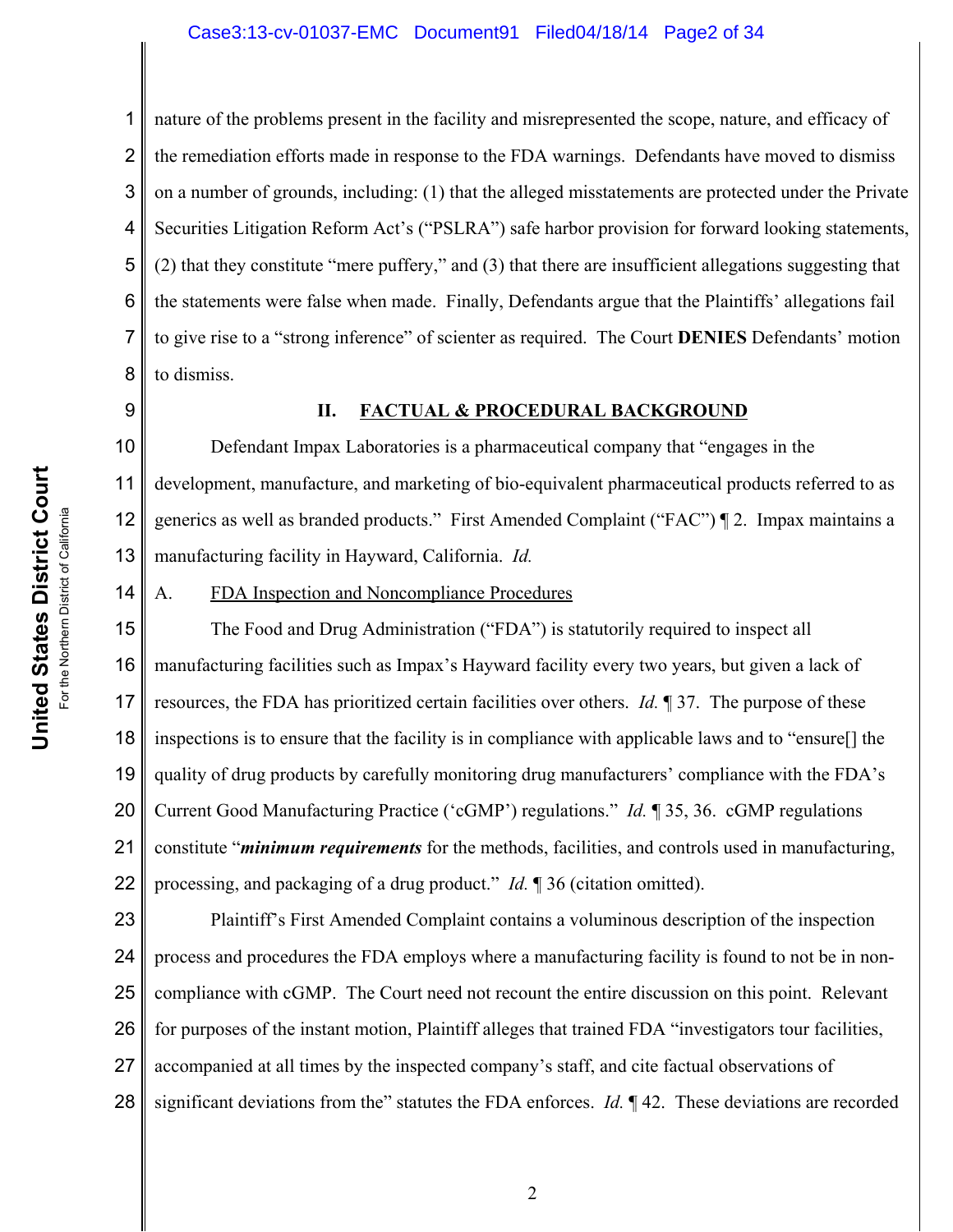1 2 3 4 5 6 7 8 9 10 11 12 13 14 15 16 17 18 19 20 21 22 23 24 25 26 27 28 in a "Form 483" which is presented and explained to the company's management. *Id.* A Form 483 is intended for use in "notifying the inspected establishment's top management in writing of *significant objectionable conditions*, relating to products and/or processes" observed during the inspection. *Id.* ¶ 44 (citation omitted). While the investigators may note whether an observation is recurring/not-corrected, it need not do so. *Id.* Investigators then draft an Establishment Inspection Report ("EIR") which contains more detail than a Form 483 and may contain additional objectionable conditions in the manufacturing facility than those listed in the Form 483. *Id.* ¶ 43. Management of a company that receives a Form 483 has an opportunity to provide written responses to the FDA. *Id.* ¶ 46. If the FDA finds a company's responses to a Form 483 to be inadequate, it may issue a Warning Letter. *Id.* Plaintiffs provide the following definition of a "Warning Letter" (emphases in original): A Warning Letter is a correspondence that notifies regulated industry about violations that FDA has documented during its inspections or investigations. Typically, a Warning Letter notifies a responsible individual or firm that the Agency considers one or more products, practices, processes, or other activities to be in violation of the Federal Food, Drug, and Cosmetic Act (the Act), its implementing regulations and other federal statutes. *Warning Letters should only be issued for violations of regulatory significance, i.e., those that may actually lead to an enforcement action if the documented violations are not promptly and adequately corrected*. A Warning Letter is one of the Agency's principal means of achieving prompt voluntary compliance with the Act. *Id.* ¶ 47 (quoting FDA, *Regulatory Procedures Manual* 4.1 (2012)). Prior to issuing a Warning Letter, the FDA considers: (1) The company's compliance history; (2) the nature of the violation at issue; and (3) the overall adequacy of the firm's corrective action. *Id.* The FDA's policy states that a Warning Letter "should not be issued if the agency concludes that a firm's corrective actions are adequate and that the violations that would have supported the letter have been corrected." *Id.* (citation omitted). B. FDA Inspections, Form 483s, and Warning Letter Regarding Impax's Hayward Facility 1. 2009, 2010, and 2011 FDA Inspections and Form 483s In 2009, two FDA inspectors inspected Impax's Hayward facility between July 27 and August 7, 2009. *Id.* ¶ 55. They presented Impax's VP of Regulatory Affairs & Compliance (Mr.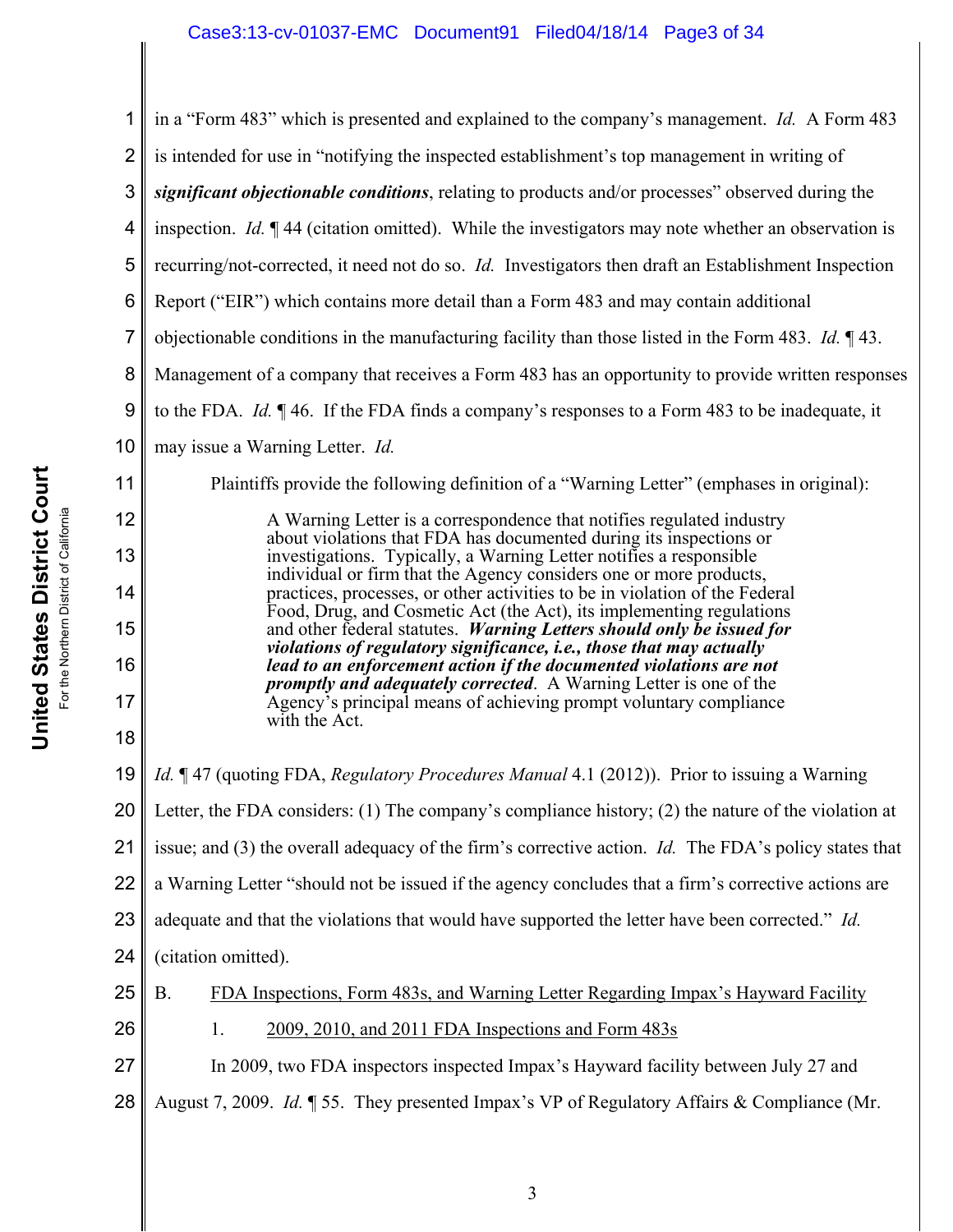# Case3:13-cv-01037-EMC Document91 Filed04/18/14 Page4 of 34

1 2 Mark Shaw) a Form 483 which enumerated four categories of deficiencies, supported by observations of nine specific events. *Id.* These four categories of deficiencies were:

- (1) the "quality system, for failure to investigate root causes of out of specification ('OOS') events;
- (2) facilities and equipment, for failure to validate (*e.g.*, investigate and justify) standards Impax set for cleaning;
	- (3) laboratory systems, for failure to update weight calibration and for three instances of failure to note in data notebooks that certain retesting samples emanated from a particular sample that failed; and
- (4) production systems, for failure to stop operations and investigate when product powder 'was flowing in a steady stream' outside of the plastic enclosure on a piece of equipment."

13 14 15 16 17 *Id.* The FAC alleges two specific occasions where product was erroneously packaged and Impax failed to document the root cause of these deviations were contained in the 2009 Form 493 – "failure to document the probable root cause for product erroneously packaged without desiccant on two occasions or to document the probable root cause related to that deviation's impact on product quality." *Id.* ¶ 52(a) (emphasis omitted)

18 19 20 21 22 Between April 7, 2010 and April 22, 2010, three different FDA inspectors toured Impax's Hayward facility. *Id.* ¶ 57. These inspectors again provided Mr. Shaw a Form 483 for "[s]ignificant cGMP deficiencies." *Id.* This Form 483 "contained *seven* Observations covering nine events related to manufacturing standards and review of manufacturing." *Id.* The deficiencies were generally grouped into three categories:



3

4

5

6

7

8

9

10

11

12

- (1) Standard operating procedures for "scientifically unsupported cleaning procedures and deficiencies in completeness;
- (2) test methods, for failure to establish the sensitivity and accuracy of QC testing methods; and

(3) lack of review of deviations with regard to metal contamination in product."

**United States District Court United States District Court** For the Northern District of California For the Northern District of California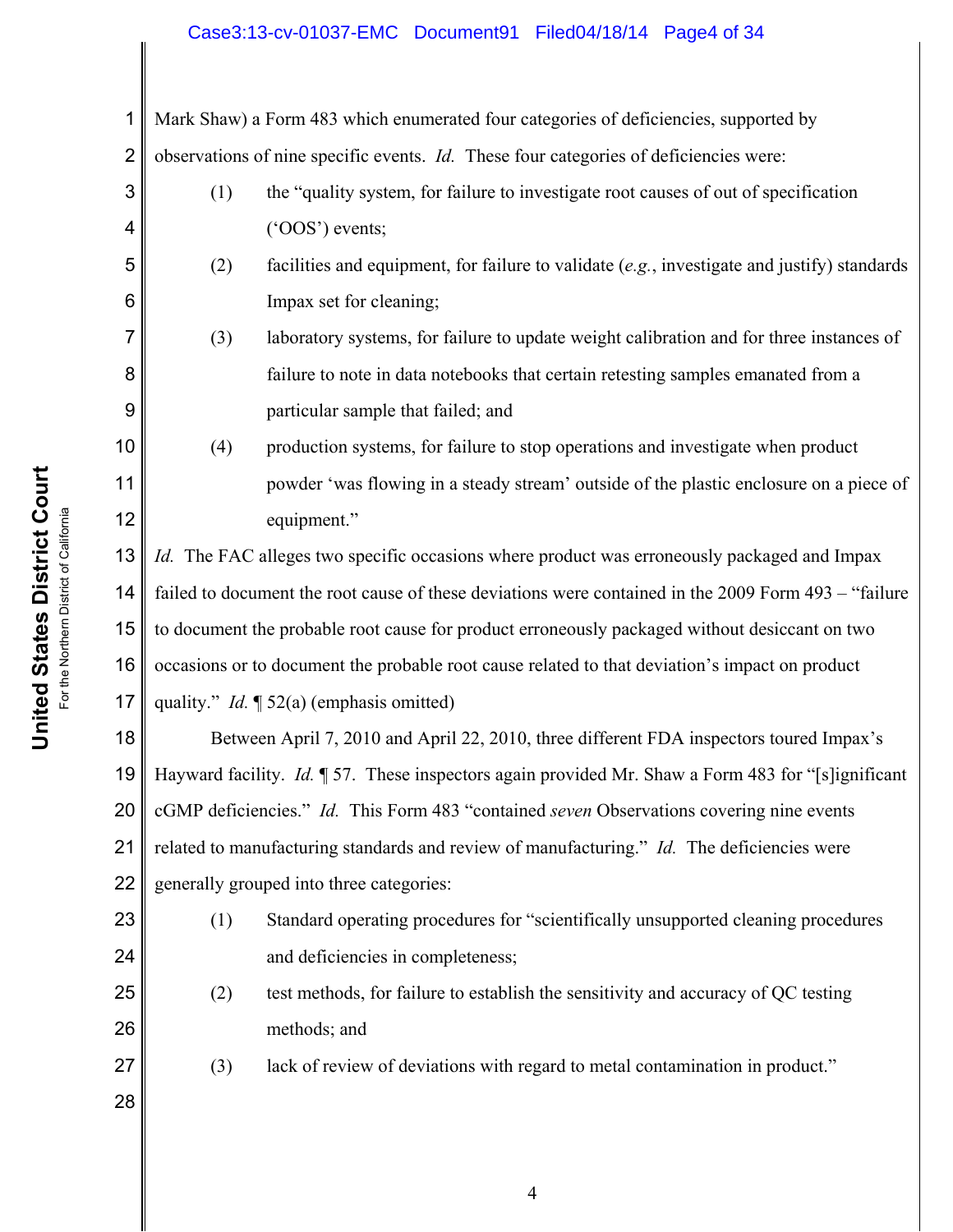# Case3:13-cv-01037-EMC Document91 Filed04/18/14 Page5 of 34

1 2 3 *Id.* The FAC specifically alleges the Form 483 called out Impax's "failure to thoroughly review any unexplained discrepancy whether or not the batch has already been distributed' and a failure to address the root cause in the investigation of metal contamination." *Id.* ¶ 52(b); 58.

4 5 6 7 8 9 10 Six months after receiving the April 2010 Form 483, Arthur Koch – Impax's Chief Financial Officer at the time – participated in a Goldman Sachs Healthcare Conference. When asked about the Form 483s Impax had received from the FDA, Mr. Koch replied that Impax had "gotten a small number of minor 483s that [Impax] addressed promptly." *Id.* 1 59. He also noted that they had perceived an increased level of scrutiny by the FDA, and that there was a clear focus on quality by the FDA. *Id.* ¶ 60. He told the participants that Impax had been able to "enjoy a very good FDA inspection record," notwithstanding the Form 483s. *Id.*

11 12 13 On January 21, 2011, Impax received a third Form 483 following a two month inspection. *Id.*  $\P$  61. The 2011 Form 483 identified five observations relating to deficiencies in the manufacturing process or the auditing of the manufacturing process. *Id.* ¶ 62. These were:

- (1) the failure to review "any unexplained discrepancy" which was marked as a "repeat" observation by the FDA;
- (2) the lack of control procedures to "validate the performance of manufacturing processes" thus "potentially causing variability of in-process material";
- (3) the failure to maintain the equipment "in a manner that would prevent malfunctions and contamination";

(4) the "failure to follow and concurrently document process control procedures"; and

(5) the "failure to establish written procedures."

22 *Id.* In addition, during the 2011 inspection, an FDA investigator gave Impax's management a

23 "verbal warning" for misleading the inspection team. *Id.* ¶ 85. Plaintiff alleges that Impax's

24 Director of Technical Services misled an investigator by "referring several times to the metal

25 contamination in Oxymorphone HCL extended-release as 'grey particulates" and continued to do so

26 until shown documentation showing the "particulates" were, in fact, metal. *Id.*

27 28 In explaining the "Repeat Observation" – that Impax had failed to thoroughly review any unexplained discrepancy – the Form 483 pointed to a number of issues. First, it noted that there was

14

15

16

17

18

19

20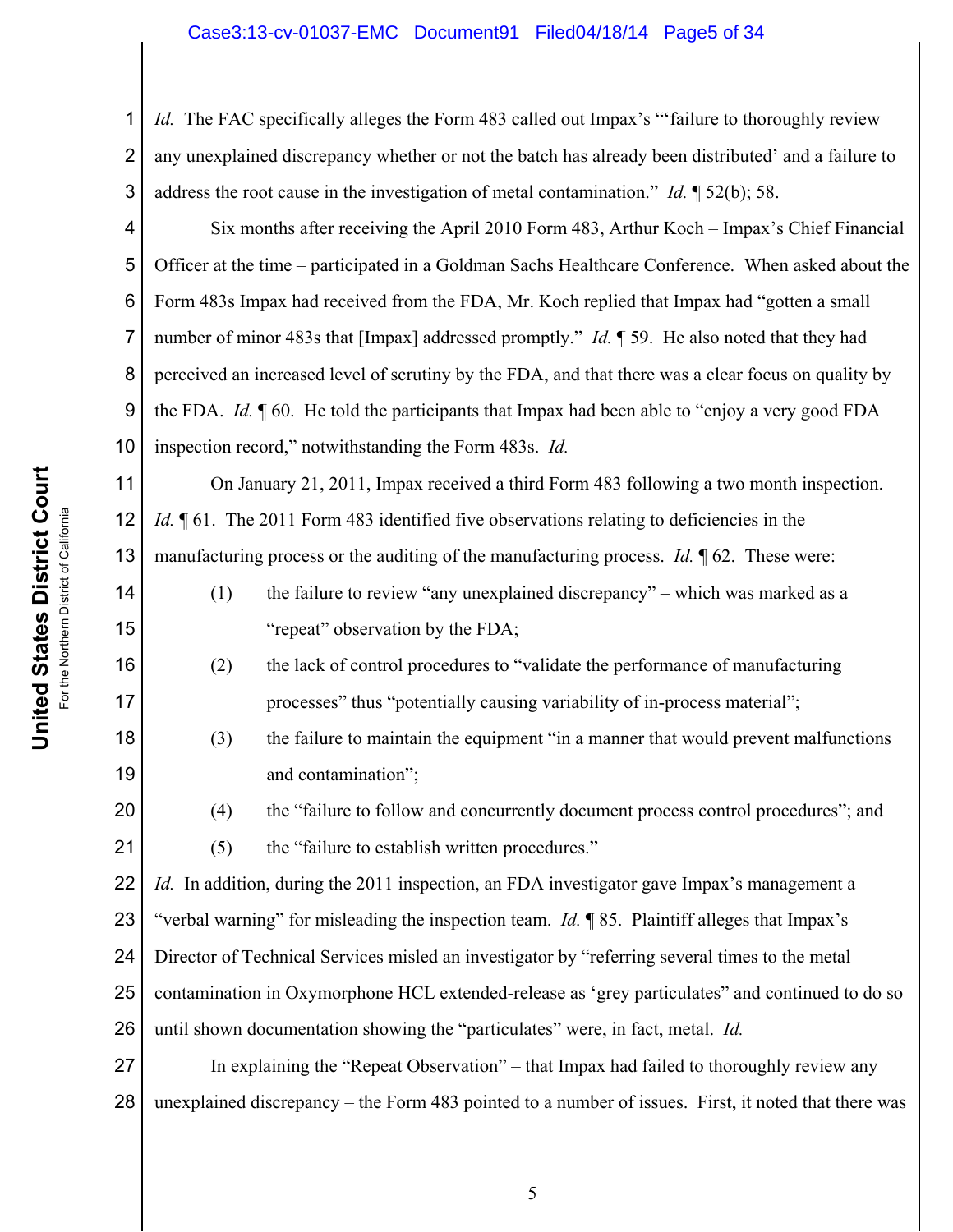### Case3:13-cv-01037-EMC Document91 Filed04/18/14 Page6 of 34

2 3 4 5 6 7 8 9 10 continued metal contamination in the product – an issue that had been highlighted for Impax in the 2010 Form 483. *Id.* ¶ 66. In fact, Impax had initiated and closed four "Corrective And Preventative Actions" ("CAPAs") to correct this issue, apparently without success. Second, the Form 483 faulted Impax for failing to properly investigate low-weight capsules in two batches of Impax's Fenofibrate products. *Id.* ¶ 67. Additional failures to investigate discrepancies included the failure to identify the cause of a pungent vinegar-like odor in one of Impax's products, the presence of black specs in another (and the failure of Impax to replace equipment causing the specks), and the use of powder ingredient instead of granular ingredient as required by one product's specifications. *Id.* ¶ 65. Both the Form 483 and subsequent EIR noted that these deficiencies were a violation of 21 C.F.R. § 211.192 which requires unexplained discrepancies to be thoroughly investigated. *Id.* 

11 12 13 14 15 16 17 18 19 20 21 The remaining observations generally faulted Impax's quality control. For instance, the EIR explained that Impax employees were using pre-filled "batch records" instead of contemporaneously filling in batch records during the manufacturing process. *Id.* ¶ 69. The FDA inspectors expressed a belief that technicians were doing this to "save time" and thus were not providing a real-time record that could then be used in the investigation and resolving of any deviations in finished product that might result. *Id.* ¶¶ 69, 70. Further, the Form 483 and EIR noted inadequate and perfunctory investigations into potential discrepancies. *Id.* ¶¶ 73-74. Similarly, the FDA inspectors identified aging machines which were warped, had chipping paint (which created the risk of paint getting in pills), and frequent lubrication leaks. *Id.* ¶¶ 75-82. Plaintiff alleges that a number of Impax technicians – now serving as confidential witnesses for Plaintiff – attempted to tell Impax officials about the need for new equipment, but were ignored. *See id.* ¶ 75-84.

22

1

2. FDA Issues a Warning Letter to Impax and Impax's Public Response

23 24 25 26 27 28 Impax subsequently received a Warning Letter from the FDA. The Warning Letter stated that the FDA had reviewed Impax's response to the 2011 Form 483 and found that it "lacks sufficient corrective actions." *Id.* The Warning Letter specifically called out Impax's lack of written procedures to "monitor and validate" the manufacturing processes that could have been responsible for variations in finished products. It further noted the "Repeat Observation" from the

**United States District Court United States District Court** For the Northern District of California For the Northern District of California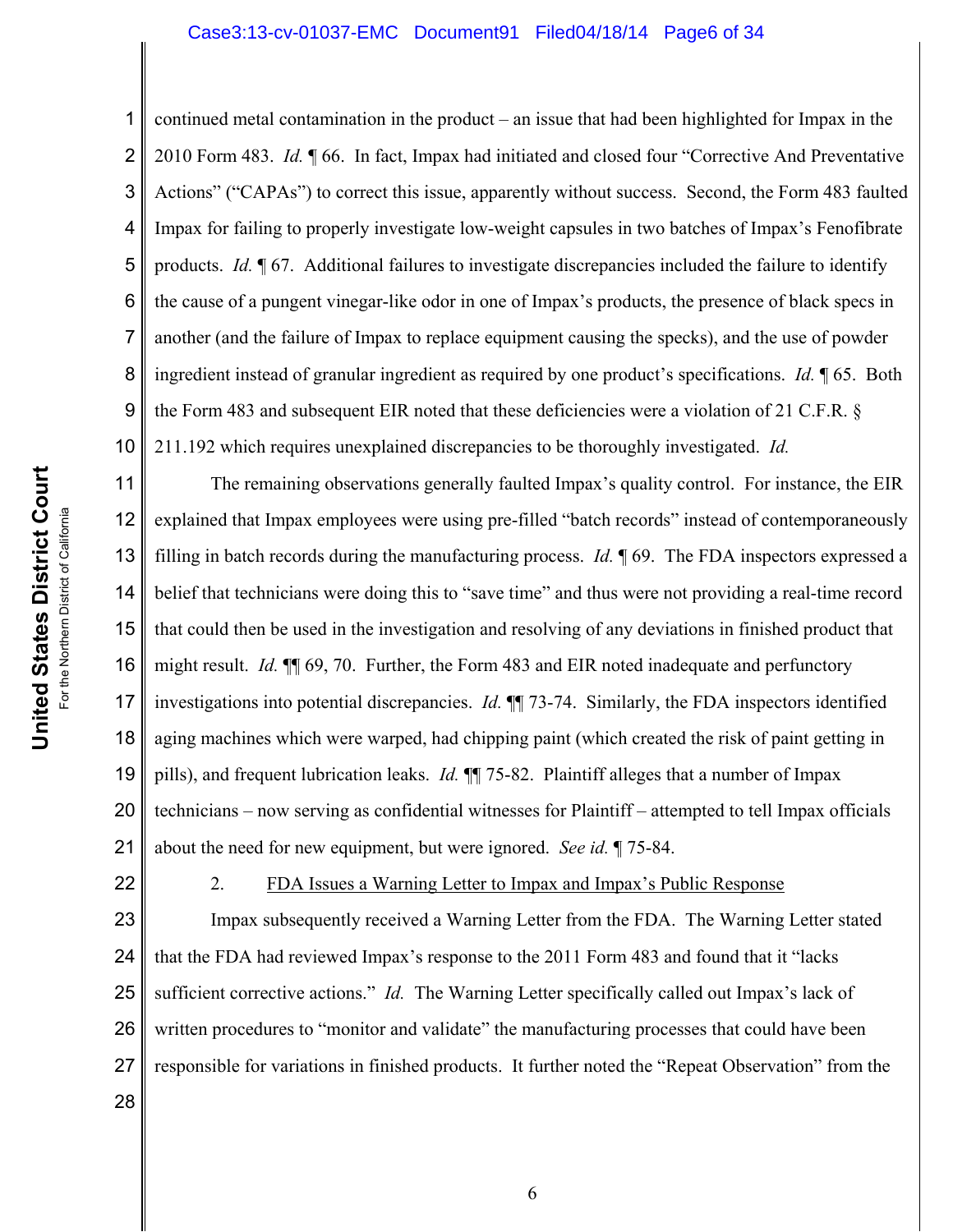# Case3:13-cv-01037-EMC Document91 Filed04/18/14 Page7 of 34

| 1              | 2010 and 2011 Form 483s regarding the failure to thoroughly investigate batches not meeting                                                |  |  |
|----------------|--------------------------------------------------------------------------------------------------------------------------------------------|--|--|
| $\overline{2}$ | specifications (for example, through metal contamination). <i>Id.</i> 187.                                                                 |  |  |
| 3              | On June 6, 2011, Impax released a press release announcing receipt of the Warning Letter.                                                  |  |  |
| 4              | <i>Id.</i> $\parallel$ 86. This press release included a quote from Larry Hsu – CEO of Impax – which stated:                               |  |  |
| 5              | "Impax remains committed to providing the highest quality products<br>to our customers and working with the FDA to diligently resolve any  |  |  |
| 6              | issues We intend to promptly respond to the FDA's letter, and<br>have already begun to implement changes and establish procedures          |  |  |
| 7              | that address the observations cited during hte inspection. We will<br>work diligently to remedy and outstanding issues in a timely         |  |  |
| 8              | manner. We don't anticipate that this manufacturing setback will<br>delay our ongoing research and development activities. We expect to    |  |  |
| 9              | continue to develop our generic pipeline of 82 products and two brand<br>products."                                                        |  |  |
| 10             |                                                                                                                                            |  |  |
| 11             | <i>Id.</i> 154 (emphases omitted). Plaintiff alleges that during this time, analysts "responded cautiously                                 |  |  |
| 12             | but optimistically" to the press release, with one analyst report stating that the Warning Letter would                                    |  |  |
| 13             | likely cause a "temporary halt to approval of pending ANDA [Abbreviated New Drug Application]                                              |  |  |
| 14             | applications from the Hayward facility" and that the issues in the Warning Letter "appear fixable,                                         |  |  |
| 15             | and should have no long term negative impact" on Impax. $Id. \P 88$ (emphases omitted).                                                    |  |  |
| 16             | In an earnings call on August 2, 2011, Mr. Hsu allegedly informed investors that remedial                                                  |  |  |
| 17             | measures implemented in response to the Warning Letter were nearing completion. <i>Id.</i> 156. He                                         |  |  |
| 18             | stated: "Many commitments in our responses are nearing completion as a result of our work since                                            |  |  |
| 19             | we received the Form $4[8]3$ We hope to be able to close out the warning letter in the next six to                                         |  |  |
| 20             | eight months." Id. (emphases omitted). On the same day, Impax released a press release regarding                                           |  |  |
| 21             | its Q2 2011 financial results. This press release stated, in part:                                                                         |  |  |
| 22             | In late June 2011, we submitted our warning letter response and will<br>continue to cooperate with the FDA to resolve the observations. We |  |  |
| 23             | have already made significant manufacturing and quality control<br>systems improvements and believe we have addressed a number of the      |  |  |
| 24             | FDA's observations.                                                                                                                        |  |  |
| 25             | Id. ¶ 158 (emphases omitted). Two days later, Mr. Hsu and Mr. Koch signed Impax's SEC Form                                                 |  |  |
| 26             | 10-Q for Q2 2011. Like the prior press release, this quarterly report stated, in part:                                                     |  |  |
| 27             | We have taken a number of steps to thoroughly review our quality<br>control and manufacturing systems and standards and are working        |  |  |
| 28             | with several third-party experts to assist us with our review [W]e                                                                         |  |  |
|                |                                                                                                                                            |  |  |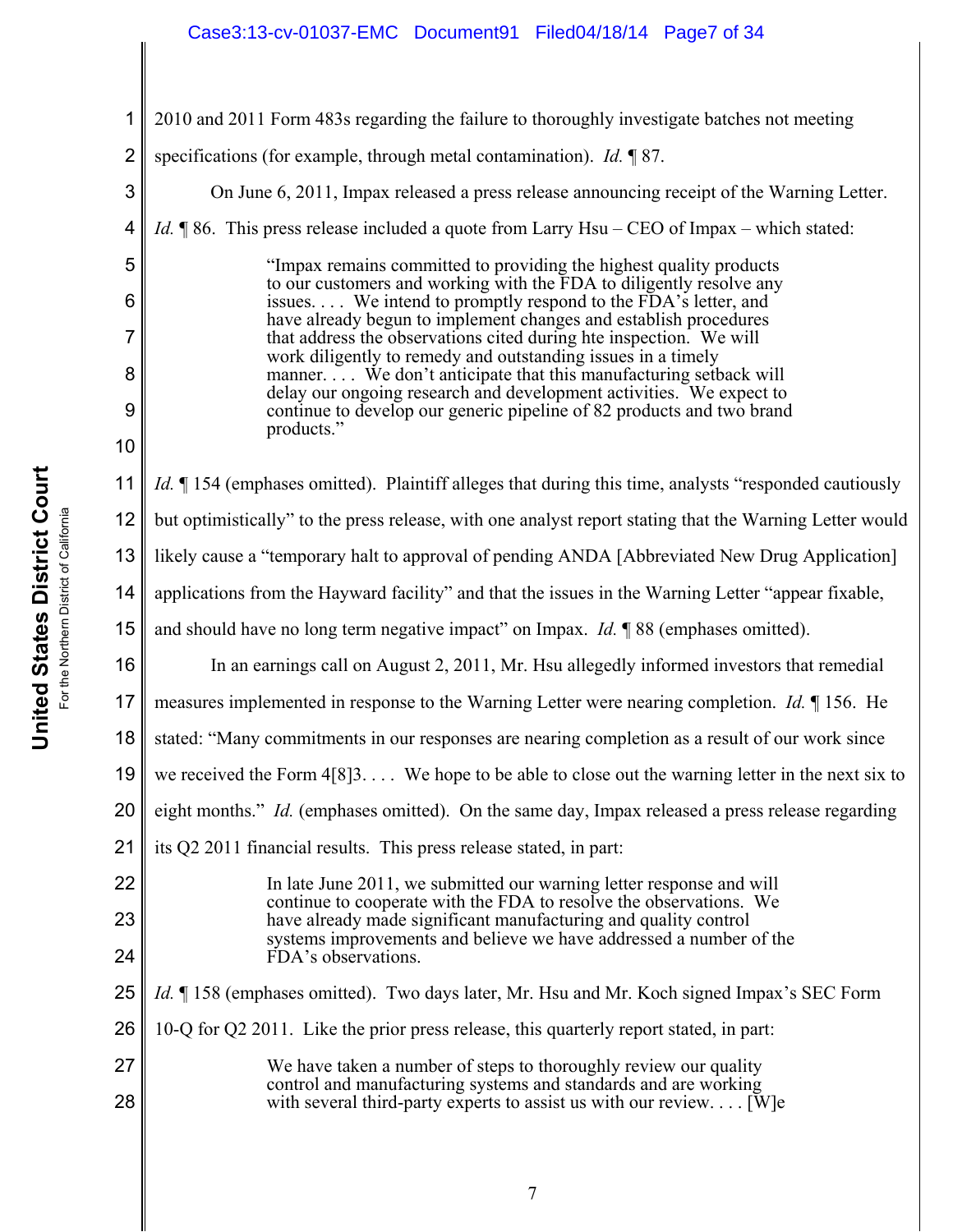#### 1 2 3 4 5 6 7 8 9 10 11 12 13 14 15 16 17 18 19 20 21 22 23 24 25 26 27 28 have made significant quality improvements and are working to complete the material elements of our internal work as quickly as possible. *Id.* 160 (emphases omitted). Three months later in November 2011, Impax officials continued to make similar statements. In a November 1, 2011 earnings call, Mr. Koch, referring to the clearing of the Warning Letter, stated "where we are now is on track, and, therefore, I think investors can be comfortable that we're where we need to be" and then stated that they expected to hit a deadline of February 2012 for clearing the warning letter. *Id.* ¶ 162. Two days later, the Form 10-Q for Q3 2011 was released and stated, in part: We have made significant quality improvements and are working to complete the material elements of our efforts as quickly as possible with the goal of being able to close out the warning letter by the end of February 2012. . . . [W]e cannot assure the FDA will be satisfied with our responses and corrective actions and/or will not identify additional observations upon their re-inspection. Unless and until our corrective action is completed to the FDA's satisfaction, it is possible we may be subject to additional regulatory action by the FDA as a result of the current or future FDA observations . . . . *Id.*  $\P$  164 (emphases omitted). Similarly, at a Health Care Conference on November 11, 2011, Mr. Koch stated a belief that the warning letter would be closed out "before March 1, 2012, in time to preserve our first-to-file exclusivity on Trilipix, our next pipeline product." *Id.* ¶ 166. As a result of these assurances from Impax officials, analysts issued reports which stated that management was "optimistic about [the] potential resolution" of the FDA Warning Letter and that analysts were "encouraged by m[anagement]'s focus in resolving the FDA Warning Letter." *Id.* ¶ 89. Finally, during an earnings call on February 28, 2012, Mr. Hsu stated "we have done everything we can including the mock inspections and everything. So we're pretty confident at this point we will be able to handle this FDA inspection smoothly." *Id.* 168 (emphases omitted). During these months following the issuance of the Warning Letter, Impax officials and the FDA were in frequent contact. Plaintiff alleges that on June 27, 2011, August 5, 2011, and September 9, 2011, Impax officials wrote letters to the FDA providing "lengthy detail of the remedial measures that Impax intended to implement" as well as proposing updated standard operating procedures for metal detection. *Id.* ¶ 90. Notwithstanding these letters, the FDA sent Case3:13-cv-01037-EMC Document91 Filed04/18/14 Page8 of 34

**United States District Court United States District Court** For the Northern District of California the Northern District of California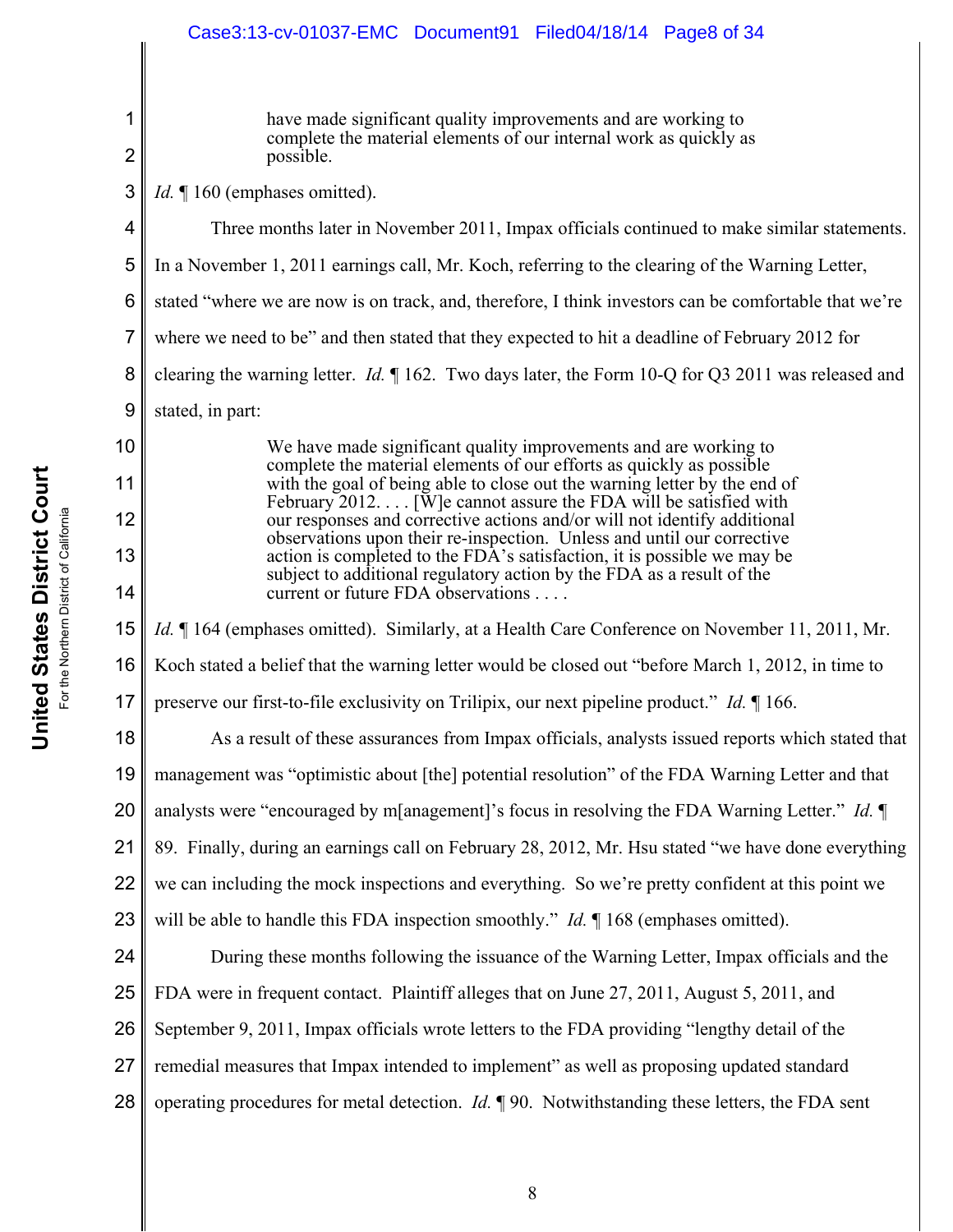#### Case3:13-cv-01037-EMC Document91 Filed04/18/14 Page9 of 34

2 3 4 5 6 7 Impax a letter on October 4, 2011 requesting "additional details" and "clarification." *Id.* ¶ 91. The FDA's letter stated that it "remain[ed] concern[ed] with the corrective and preventative actions to the metal contamination in [Impax's] drug products" as Impax was apparently "continu[ing] to rely on surface inspection" in the new standard operating procedures. *Id.* Accordingly, the FDA reminded Impax that "surface inspection by itself is not a satisfactory method to confirm or dismiss metal contamination." *Id.* Finally, it noted that Impax had still failed to identify the root cause or causes of the underlying metal contamination. *Id.*

8 9 10 Impax responded with a number of letters detailing additional Corrective And Preventative Actions taken and ultimately, on January 18, 2012, informed the FDA that it had completed its response to the May 2011 Warning Letter. *Id.* ¶ 92.

For the Northern District of California For the Northern District of California 11

1

**United States District Court**

**United States District Court** 

# 3. 2012 FDA Inspection and Form 483

12 13 14 15 16 17 18 In early 2012, Impax brought in a third-party consulting firm – TEVA – to audit its Hayward manufacturing facility. *Id.* ¶ 94. Notwithstanding this fact, Impax received its fourth Form 483 on March 28, 2012. *Id.* ¶ 93. This Form 483 identified five general observations, supported by three separate examples. *Id.* Three of the observations related to the QC Laboratory: (1) drug products not being rejected when they failed to meet established standards; (2) investigations into the failure of a particular batch of product did not extend into other batches of the same products; and (3) standard operating procedures for testing and sampling were not followed. *Id.*

19 20 21 22 23 24 25 26 27 Observations 4 and 5 related directly to manufacturing processes. Observation 4 noted that Impax had failed to follow written production and process control procedures. *Id.* ¶ 94. For example, investigators noted that equipment which had been improperly stored in a manufacturing room was then used in production and sometimes contained an unidentified residue. *Id.* Further, they noted that equipment failures requiring non-routine maintenance were not consistently investigated. *Id.* Observation 5 involved a "failure to document and investigate discrepancies that arise during the course of manufacturing and QC analytical testing." *Id.* ¶ 95. Examples included "unexpected manufacturing discrepancies, including but not limited to critical equipment failures." *Id.*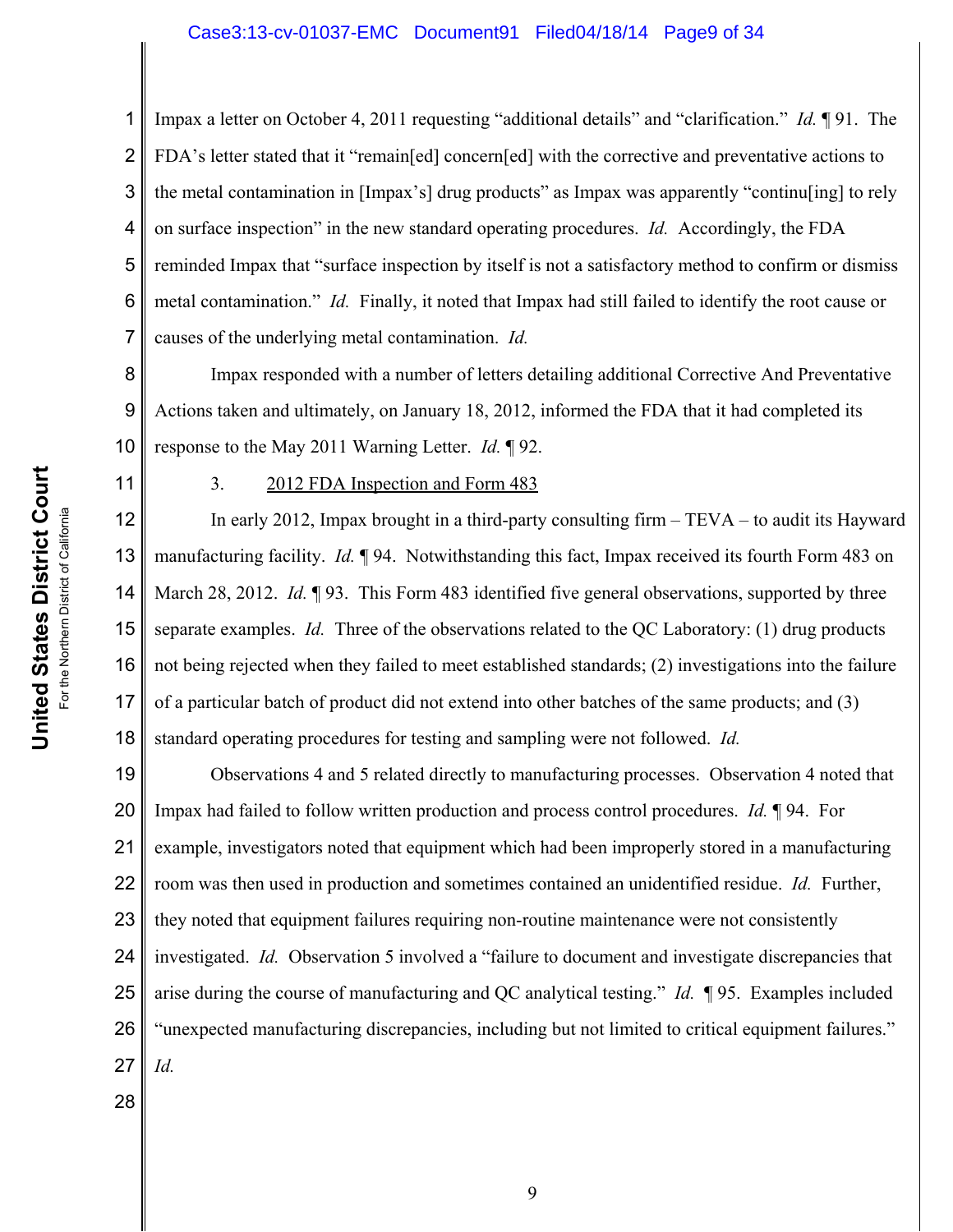## Case3:13-cv-01037-EMC Document91 Filed04/18/14 Page10 of 34

1 2 3 4 5 6 7 8 9 10 11 12 13 Impax responded to the 2012 Form 483 in public by stressing that the issues involved were independent from those which had led to the Warning Letter. *Id.* ¶ 97. For example, during a May 1, 2012 earnings call, Mr. Hsu called the 2012 Form 483 a "temporary roadblock" and stated that the FDA's reinspection relating to the May 2011 warning letter had been conducted and they were "not aware of any outstanding issue left on that." *Id.* ¶ 170. Similarly, at a healthcare conference in June 2012, Mr. Koch stated: "It's important to understand, there were no repeat observations, so that's a way to be satisfied that the items included under the original warning letter are resolved to the satisfaction of the agency." *Id.* ¶ 174. He further noted that the issues in the 2012 Form 483 were only in the QC Lab and that the FDA "only get to that spot if they're satisfied with what's going on in manufacturing." *Id.* Finally, in September 2012, Mr. Hsu stated: "When the inspection – the reinspection occurred in February and March, the inspector looked at the manufacturing areas, and there was no question no outstanding issue at all. They were pretty happy with what they have seen." *Id.* ¶ 176 (emphases omitted).

14

22

23

24

25

# 4. 2013 FDA Inspection and Form 483

15 16 17 18 19 20 21 On March 4, 2013, Impax announced that the FDA had conducted a re-inspection based on the 2011 Warning Letter as well as a general GMP inspection and had received a fifth Form 483. *Id.* ¶ 180. This most recent 2013 Form 483 included twelve observations – three of which were labeled as "repeat observations" from the 2011 Form 483 (i.e., observations of issues that existed before the Warning Letter). *Id.* That day, during a conference call with investors, Mr. Hsu stated that the "FDA standard is . . . much higher today versus a few years ago" and that "everyone knows to fix the quality it takes time." *Id.* ¶ 182. He also stated:

> "So I think from that point of view, we now learned the lesson that this is no longer [sic] internal program. We're going to have to really work with the FDA, keep them posted on the progress and we're going to have to get there [sic] as many consultants as we can to help on this whole thing which we are doing now, okay? And so, my thinking is that it does have the increased urgency significantly on this internal program."

26 27 28 *Id.* Analysts reacted negatively to the 2013 Form 483, asserting during the conference call that it "almost seems like [Impax] keep[s] studying for the wrong exam" and that the new Form 483 was "obviously very indicative of some systematic issue." *Id.* ¶ 183. Another analyst noted: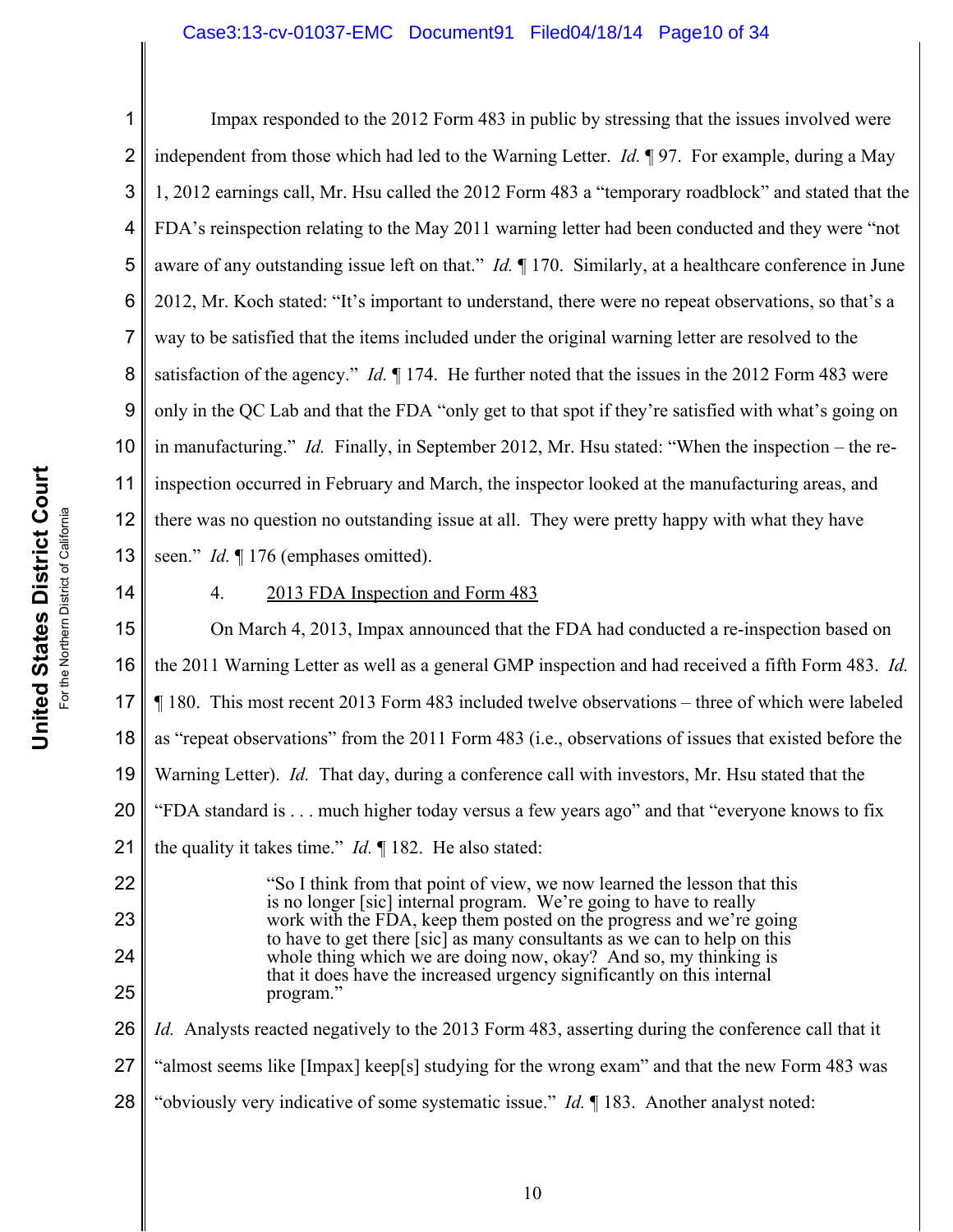"I think there is a disconnect between what you all are doing and what our expectations are. We would've expected you were putting maximal effort that, the program was going as fast as possible, that you would have hired as many consultants as you possibly would have needed. So it seems from an outsider these things don't make a ton of sense why you keep on getting a lot of questions around it."

5 *Id.* The market also responded drastically, with Impax common stock going from \$20 per share to

6 \$14.80 per share – causing Impax to lose 26% of its market capitalization. *Id.* ¶ 184.

7 8 9 10 11 12 13 14 Plaintiff alleges that Impax officials issued statements in 2013 that were wholly inconsistent with their prior statements from 2011 that the Warning Letter would only take twelve to eighteen months to clear. For example, during a March 6, 2013 presentation, Mr. Hsu stated that "one of the important thing[s] we learned in the last two years is quality improvement is a continuing process. It's not something you can put a lot of money and resources and get it done in one year, and then say we're done with the business." *Id.* ¶ 185 (emphasis added). Similarly, during a May 2013 conference call, he stated that "it takes time, the [quality improvement program] can take two, three years to get implement[ed] on those [changes], okay." *Id.* ¶ 186.

C. Impax's Alleged Awareness of Pervasive Manufacturing and QC Deficiencies

16 17 18 19 Plaintiffs allege that Impax knew that the Hayward facility had pervasive manufacturing and QC deficiencies, such that it had no reasonable basis to assure investors that it could clear the FDA Warning Letter in a timely manner. The basis of these allegations depend primarily on confidential witnesses who were allegedly employed by Impax during the relevant period.

20 21 22 23 24 25 26 27 28 According to Confidential Witness 1 – a Manufacturing Technician II with Impax from 2006 through 2013 – Impax would frequently make temporary, "band aid" changes to their processes but quickly revert to their original practice once the FDA inspection ended. For example, this CW recalled that sometime after the 2011 Warning Letter, the FDA instructed Impax to place various ingredients involved in separate phases of production in separate rooms to avoid cross contamination. *Id.* ¶ 102. Impax did this, but one week after the FDA investigators left, all the ingredients were returned to their original location in the warehouse, re-exposing them to potential cross-contamination. *Id.* Similarly, Confidential Witness 5 – a Senior Manufacturing Supervisor from 2002 through 2012 – noted that when Impax knew the FDA was inspecting the facility, they

15

1

2

3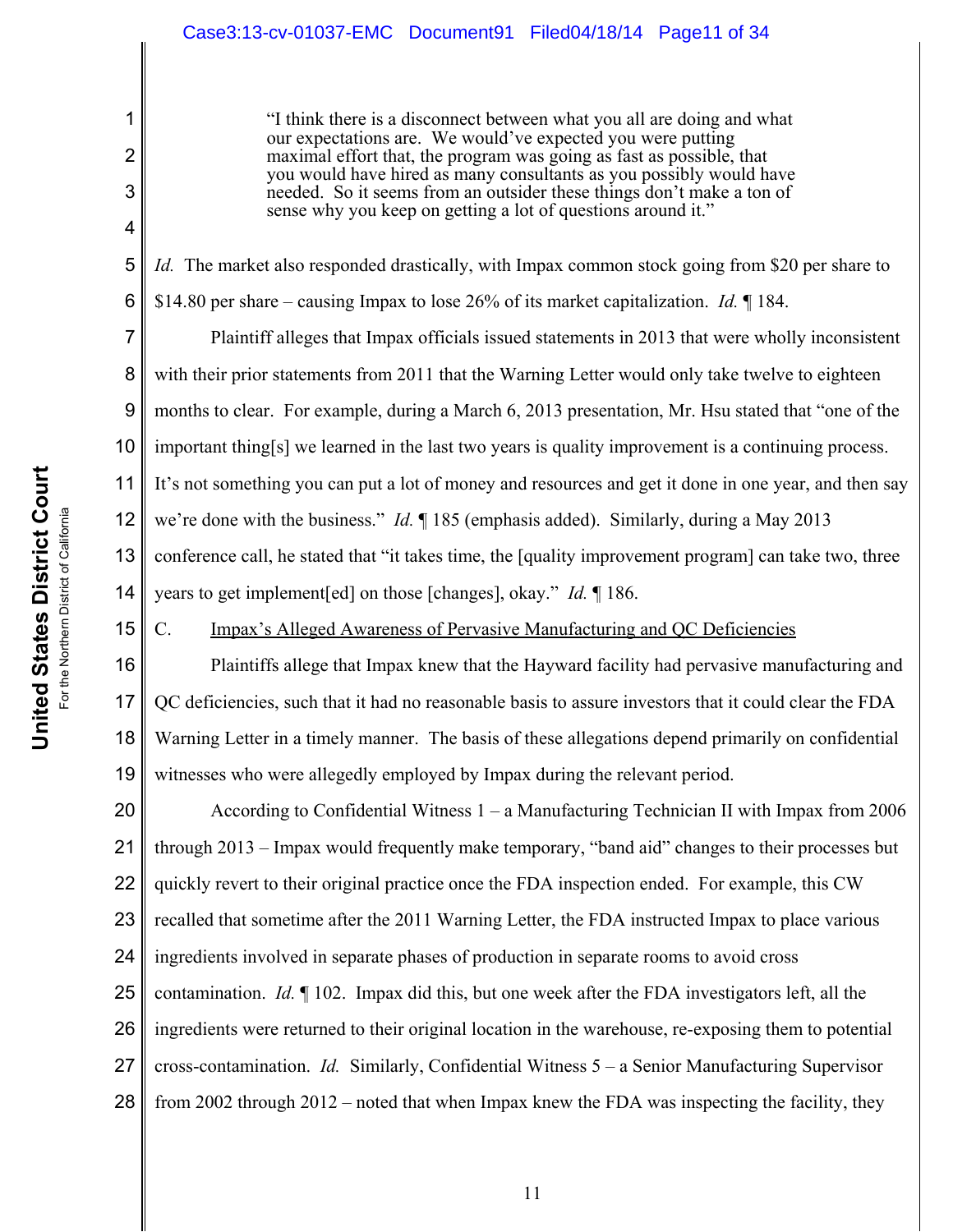#### Case3:13-cv-01037-EMC Document91 Filed04/18/14 Page12 of 34

1 2 3 4 5 6 7 would stop production of certain products to minimize the production of dust and hide from the FDA that they had inadequate dust collection procedures. *Id.* ¶ 103. Similarly, Confidential Witness 11 – a Warehouse Supervisor from 2009 through 2013 – states that in the weeks prior to the 2012 and 2013 FDA inspections, he was ordered to move equipment and supplies from the manufacturing facility and "hide" them in a dirty, not-secure warehouse that the FDA did not know about. *Id.* ¶ 105-06. After the FDA inspection was finished, he would be ordered to return the equipment from the warehouse to the manufacturing facility. *Id.* ¶ 107.

8 9 10 11 12 13 14 15 16 17 18 Plaintiffs further allege that other confidential witnesses have attested to the fact that sanitation and cleanliness were frequently a problem at the Hayward manufacturing facility. For example, Confidential Witness 12 – a Manufacturing Technician and Tooling Specialist from 2006 through 2012 – states that on a number of occasions when a panel came off a machine – exposing the machine and product to contamination – he was ordered to keep the machine running instead of shutting it down for sterilization as required. *Id.* ¶ 110. Confidential Witness 5 states that during town hall meetings with executive members, manufacturing technicians complained about the lack of appropriate cleaning equipment and insufficient cleaning areas. *Id.* ¶ 113. Other employees found insects in the main manufacturing facility. The company's procedures require production to stop processing batches if insects were found, but shift managers would instruct the technicians to just 'keep going." *Id.* ¶ 114.

19 20 21 22 23 24 25 26 27 28 Plaintiffs and their confidential witnesses also assert that Impax officials were primarily concerned with wrapping up paperwork and closing investigations, rather than actually fixing problems. *Id.* ¶ 116. For example, Confidential Witness 2 – a Supervisor at the Hayward manufacturing facility from 2002 through April 2011 – reported that a Manufacturing Compliance Manager was "more concerned about the timeline" of paperwork completion than "determining the true cause of a problem." *Id.* ¶ 116. Further, other confidential witnesses reported haphazard or incomplete record keeping. Confidential Witness 4 – a manufacturing technician from February 2011 through January 2012 – noted that when there was an error on product batch records, the manufacturing technicians would simply write "entry error" on any batch record amended rather than determining what actually caused the error. *Id.* ¶ 118. Similarly, Confidential Witness 7 – a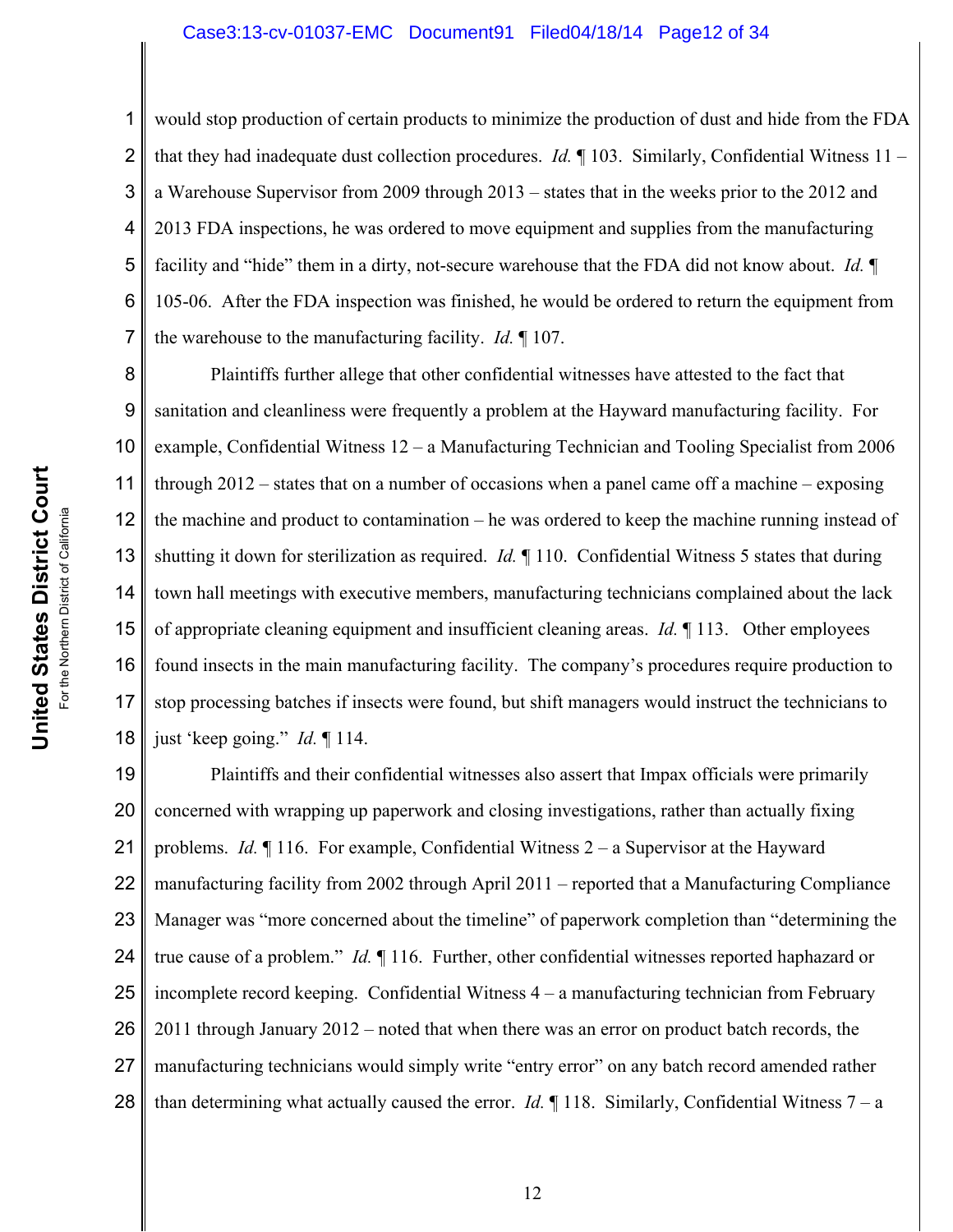#### Case3:13-cv-01037-EMC Document91 Filed04/18/14 Page13 of 34

2 3 4 Quality Assurance Investigation Consultant employed by the Validant consulting firm – reports that Impax recorded data in a convoluted way, preventing him from resolving a number of investigations due to gaps in data. *Id.* ¶ 123. He was further discouraged from initiating Corrective and Preventative Actions ("CAPAs") to establish new training and practices in this area. *Id.*

5 6 7 8 9 10 11 12 13 14 15 16 17 18 19 20 The FAC alleges that technicians routinely violated standard operating procedures. Confidential Witness 4 asserts that on a number of occasions, the technicians left machines unsupervised during production. *Id.* ¶ 129. Further, this witness alleges that more senior technicians would disregard standard operating procedures – and order more junior technicians to do the same – in favor of their own personal habits or procedures they felt were superior. *Id.* ¶ 130. By way of example, Confidential Witness 4 reported that technicians would clean a machine by simply rinsing it with plain water despite the fact that operating procedures required it to be rinsed with distilled water, soap scrubbed, and then rinsed a second time. *Id.* In addition, Confidential Witness 10 – a former Associate Director of HR – had to take disciplinary action against manufacturing technicians who used barrels of obsolete materials in the production process. *Id.* ¶ 132. To demonstrate that there was an awareness and tacit tolerance of standard operating procedures being violated, Plaintiffs allege that at a meeting following issuance of the Warning Letter, various technicians complaint about how the standard operating procedures slowed production. *Id.* ¶ 135. A supervisor responded by saying "That is the way you're supposed to do it. If you think you can do it better, then so be it" before adding that "if you get caught doing it the wrong way, you'll get in trouble." *Id.*

21 22 23 24 25 26 27 28 Plaintiffs also allege that Impax's facilities were simply unequipped to handle GMP regulations and could not adopt wholesale QC improvements given the limitations in the facilities, equipment, space, and technology. During a town hall meeting shortly after the 2011 Warning Letter, Mr. Hsu purportedly stated that "the way [Impax] [was] doing business was fine back in the day, but the FDA became more sophisticated" and acknowledged that Impax needed to change. *Id.* ¶ 145. According to Plaintiffs' Confidential Witnesses, however, the publicly announced goal of clearing the Warning Letter by February 2012 was "not realistic" and that it was unlikely that Impax would pass an FDA inspection given the scope of the problems at the manufacturing facility and the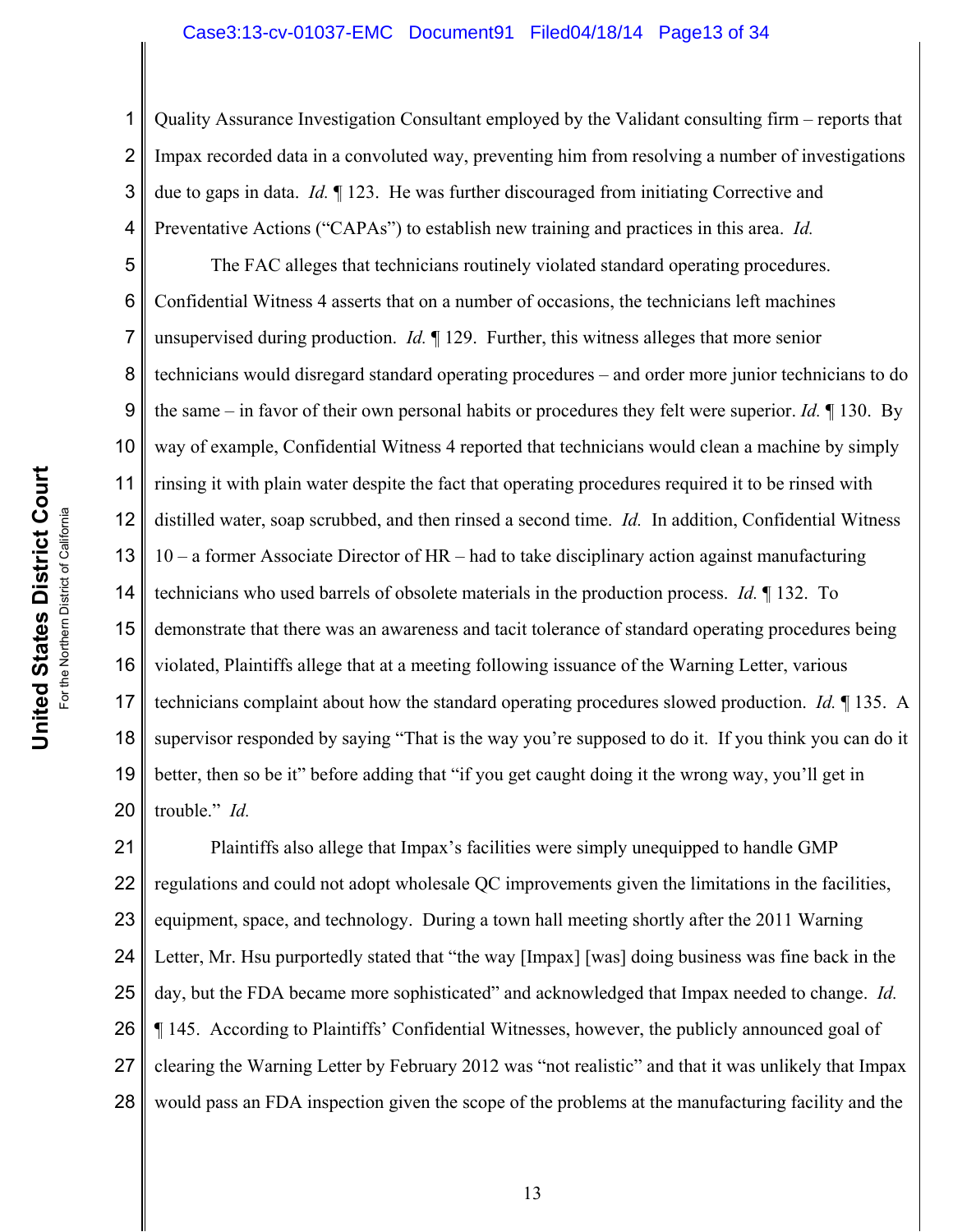1 2 3 nature of the equipment. *Id.* ¶ 146. The facilities and equipment at Impax's Hayward facility are alleged to have been significantly out-dated with little to no automation. *Id.* ¶ 147. Similarly, none of its lab data or notebooks were kept digitally. *Id.* ¶ 148.

4 5 6 7 8 9 10 11 12 13 14 15 16 17 Plaintiffs ultimately allege that senior management either had knowledge, or recklessly disregarded evidence of, the above issues. They support this allegation by reference to the multiple levels of review of manufacturing batch records. For instance, Confidential Witness 6 notes that when a batch was under investigation, the entire batch was held for 20-25 days during which the product did not leave the plant. *Id.* ¶ 151. This would, allegedly, cause the supply staff to become "stressed." *Id.* As a result, Plaintiffs allege that "even if executives attempted to ignore QC gaps, they nonetheless would inevitably become aware of the pervasive QC shortfalls by virtue of their investment in releasing product for distribution to meet sales goals." *Id.* Confidential Witness 6 specifically alleges that "I know for a fact that if we happened to get a deviation with a product, Jeff [Blumenfeld– Senior Director of Manufacturing–] would be called over to the building where exec[utive]s are and have a meeting. There were instances where Jeff was called over to Larry [Hsu] to discuss what was going on with this or that product." *Id.* This witness further alleges that Mr. Blumenfeld "regularly met in person on a weekly basis with Defendant Hsu, while Blumenfeld and Hildenbrand (VP of Operations) met even more frequently." *Id.* ¶ 151.

18 19 20 21 22 23 24 25 In summary, Plaintiffs allege that over the span of three years, from 2009 through 2012, the FDA repeatedly warned Defendants of their deficient manufacturing conditions, failure to properly document and investigate discrepancies, and failure to properly conduct quality control procedures. Despite these warnings, Plaintiffs allege – through a number of confidential witnesses – that Defendants either failed to undertake any action to address these concerns or applied temporary fixes or otherwise sought to hide issues from the FDA (for example, by hiding material, machinery, and the like). At the same time, however, Defendants are alleged to have made repeated statements trumpeting the remediation efforts they had employed to address the FDA's concerns.

#### **III. DISCUSSION**

27 28 Under Federal Rule of Civil Procedure 12(b)(6), a party may move to dismiss based on the failure to state a claim upon which relief may be granted. *See* Fed. R. Civ. P. 12(b)(6). While "a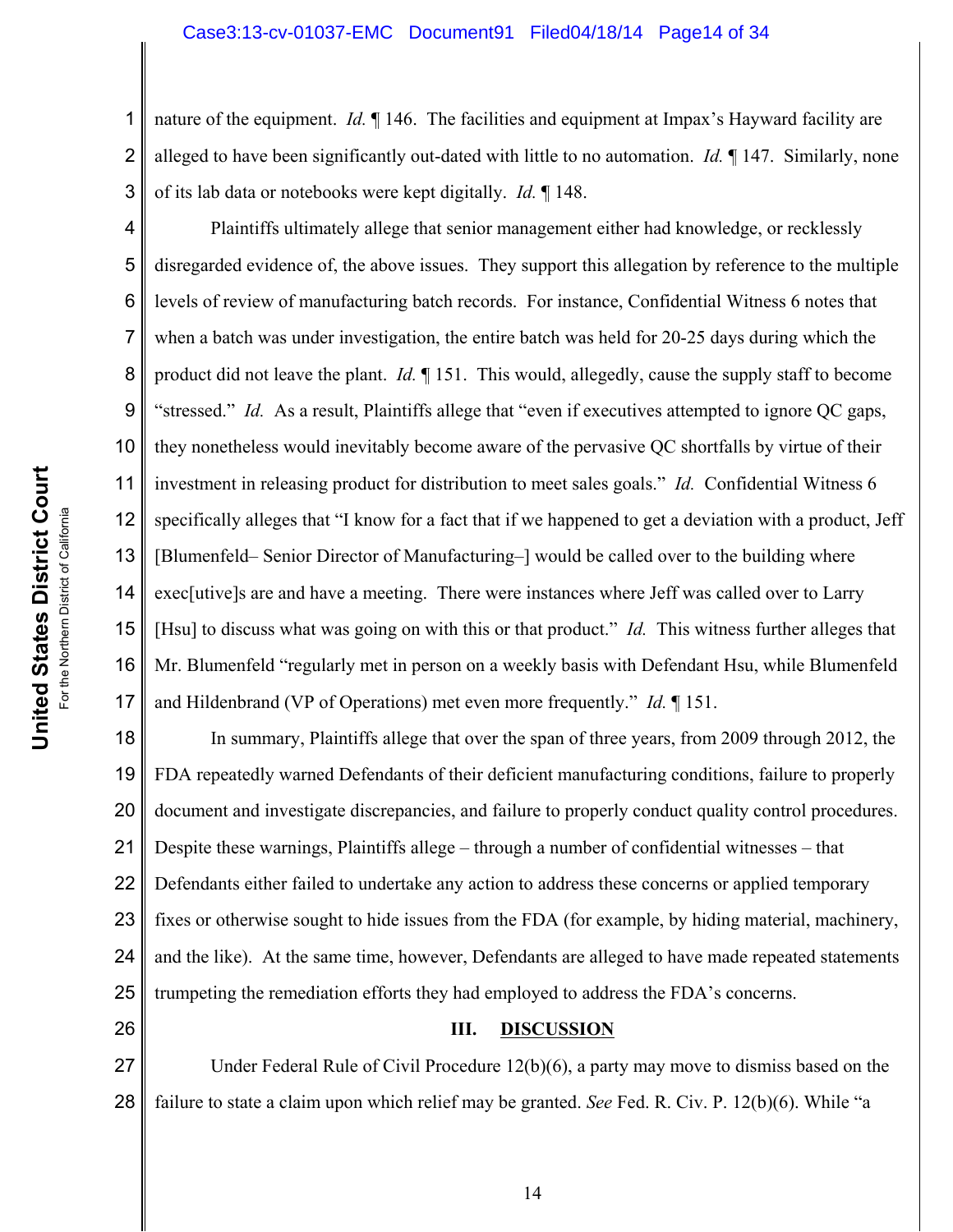#### Case3:13-cv-01037-EMC Document91 Filed04/18/14 Page15 of 34

1 2 3 4 5 6 7 8 complaint need not contain detailed factual allegations . . . it must plead 'enough facts to state a claim to relief that is plausible on its face.'" *Cousins v. Lockyer,* 568 F.3d 1063, 1067 (9th Cir.2009). "A claim has facial plausibility when the plaintiff pleads factual content that allows the court to draw the reasonable inference that the defendant is liable for the misconduct alleged." *Ashcroft v. Iqbal,* 556 U.S. 662, 129 S.Ct. 1937, 1949, 173 L.Ed.2d 868 (2009); *see also Bell Atl. Corp. v. Twombly,* 550 U.S. 544, 556, 127 S.Ct. 1955, 167 L.Ed.2d 929 (2007). "The plausibility standard is not akin to a 'probability requirement,' but it asks for more than sheer possibility that a defendant acted unlawfully." *Iqbal,* 129 S.Ct. at 1949.

9 10 11 12 13 14 15 Plaintiffs allege two causes of action. First, they argue that Defendants violated Section 10(b) of the Securities Exchange Act by disseminating false statements regarding Impax's ability to respond to the FDA Warning Letter. *See* 15 U.S.C. § 78j(b) (prohibiting "manipulative or deceptive" devices or contrivances in connection with the purchase or sale of securities). Second, they assert a cause of action alleging a violation of Section 20(a) of the Securities Exchange Act. *See id.* § 78t(a) (imposing joint and several liability on any individual who "directly or indirectly" controls any person liable for a violation of the Exchange Act).

16 17 18 19 20 21 22 23 24 25 Where, as here, the plaintiffs assert a claim for securities fraud pursuant to  $\S$  10(b) and Rule 10b–5, the plaintiffs must allege: "(1) a material misrepresentation or omission of fact, (2) scienter, (3) a connection with the purchase or sale of a security, (4) transaction and loss causation, and (5) economic loss." *In re Daou Sys., Inc. Sec. Litig.,* 411 F.3d 1006, 1014 (9th Cir.2005) (citing *Dura Pharm., Inc. v. Broudo,* 544 U.S. 336, 341–42, 125 S.Ct. 1627, 161 L.Ed.2d 577 (2005)). To allege a claim pursuant to  $\S 20(a)$ , the plaintiffs must allege: "(1) a primary violation of federal securities law, and (2) that the defendant exercised actual power or control over the primary violator." *Howard v. Everex Sys.,* 228 F.3d 1057, 1065 (9th Cir.2000). Here, the primary violation claimed is a violation of § 10(b) and Rule 10b–5. If Plaintiffs fail to plead a claim for securities fraud under  $\S$  10(b) and Rule 10b–5, the  $\S$  20(a) claim fails as well.

26 27 28 To assert a § 10(b) and Rule 10b–5 claim, the plaintiffs must meet the particularity requirements of Federal Rule of Civil Procedure 9(b). *In re Daou Sys.,* 411 F.3d at 1014. Rule 9(b) states that "in all averments of fraud or mistake, the circumstances constituting fraud or mistake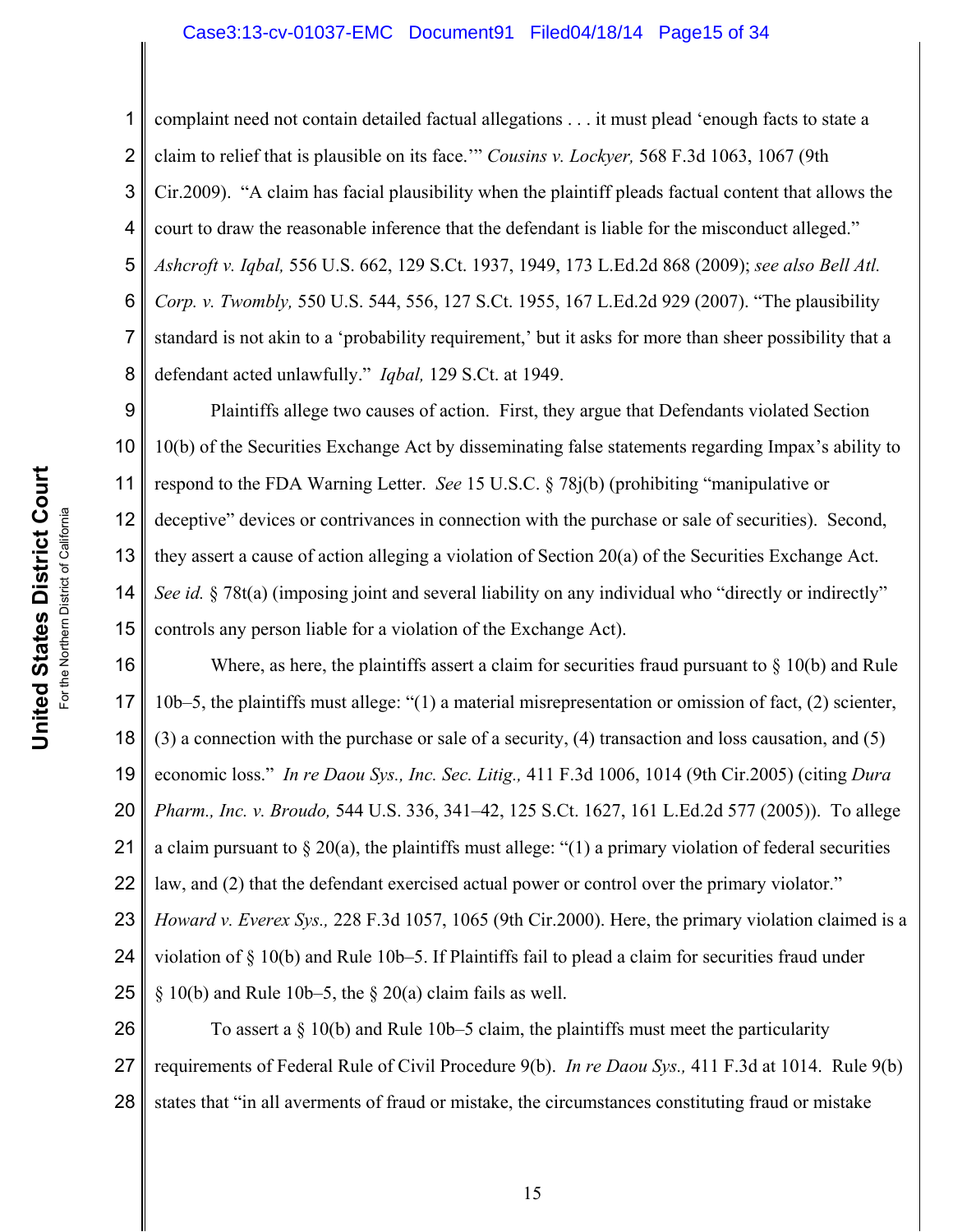1 2 3 4 5 6 7 8 9 10 11 12 13 14 15 16 17 18 19 20 21 22 23 24 25 shall be stated with particularity." The pleading requirement is further heightened by the Private Securities Litigation Reform Act ("PSLRA"), which requires that a plaintiff "plead with particularity both falsity and scienter." *Id.* To properly plead falsity, a securities fraud complaint must "specify each statement alleged to have been misleading, the reason or reasons why the statement is misleading, and if an allegation regarding the statement or omission is made on information and belief, state with particularity all facts on which that belief is formed." *Zucco Partners, LLC v. Digimarc Corp.,* 552 F.3d 981, 990–91 (9th Cir.2009) (citation omitted). Likewise, to properly plead scienter, the complaint must "state with particularity facts giving rise to a strong inference that the defendant acted with the required state of mind." *Id.* at 991 (quoting 15 U.S.C. § 78u–4(b)(2) (2006)). In determining whether there is a "strong inference," the court must find sufficient allegations of scienter such that "a reasonable person would deem the inference of scienter cogent and at least as compelling as any opposing inference one could draw from the facts alleged." *Id.* (quoting *Tellabs, Inc. v. Makor Issues & Rights, Ltd.,* 551 U.S. 308, 324, 127 S.Ct. 2499, 168 L.Ed.2d 179 (2007)). Thus, the court must consider the complaint in its entirety and "compare the malicious and innocent inferences cognizable from the facts pled in the complaint, and only allow the complaint to survive a motion to dismiss if the malicious inference is at least as compelling as any opposing innocent inference." *Id.* A. Plaintiffs Have Adequately Alleged a False Statement of Material Fact The FAC alleges that the following statements made by Defendants are false or misleading statements of material fact: • **June 6, 2011 Press Release:** "Impax remains committed to providing the highest quality products to our customers and working with the FDA to diligently resolve any issues. . . . We intend to promptly respond to the FDA's letter, and have already begun to implement changes and establish procedures that address the observations cited during the inspection. We will work diligently to remedy any outstanding issues in a timely manner . . . . We don't anticipate that this manufacturing setback will delay our ongoing research and development activities. We expect to continue to develop our generic pipeline of 82 products and two brand products." FAC ¶ 154.

• **August 2, 2011 Earnings Call, Mr. Hsu Statement:** "Many commitments in our responses are nearing completion as a result of our work since we received the Form 4[8]3.... We hope to be able to close out the warning letter in the next six to eight months." FAC ¶ 156.

26

27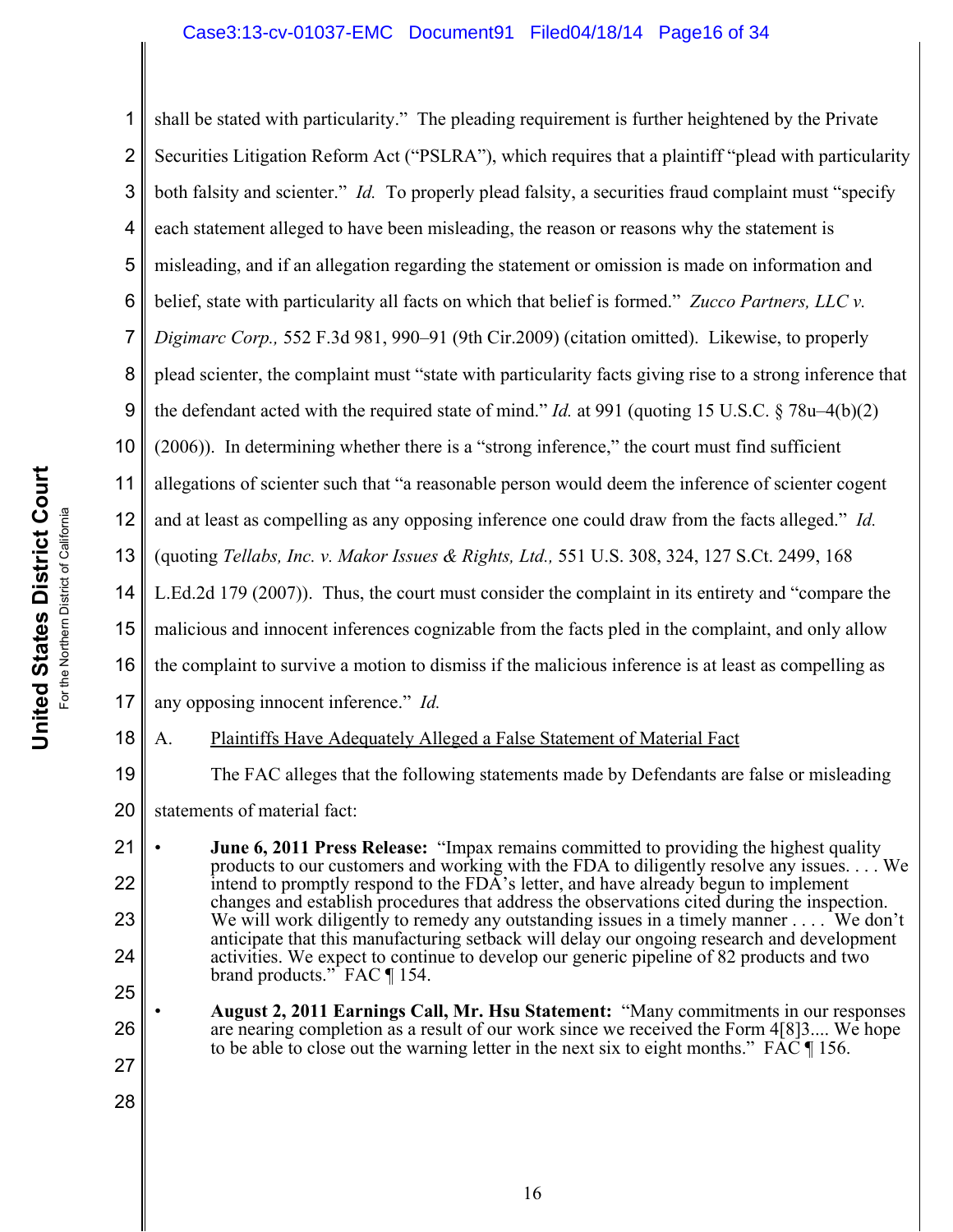- **August 2, 2011 Press Release:** "We have already made significant manufacturing and quality control systems improvements and believe we have addressed a number of the FDA's observations." FAC ¶ 158.
- **2011 Q2 10-Q Report**: "We have taken a number of steps to thoroughly review our quality control and manufacturing systems and standards and are working with several third-party experts to assist us with our review . . . . [W]e have made significant quality improvements and are working to complete the material elements of our internal work as quickly as possible." FA $\bar{C}$  ¶ 160.
- **November 1, 2011 Earnings Call, Mr. Koch Statement**: "[W]here we are now is on track, and, therefore, I think investors can be comfortable that we're where we need to be and we expect to hit that target [of the February 2012 deadline]." FAC ¶ 162.
- **2011 Q3 10-Q Report:** "We have made significant quality improvements and are working to complete the material elements of our efforts as quickly as possible with the goal of being able to close out the warning letter by the end of February 2012. However, FDA re-inspection is required to close out the warning letter, the timing of the re-inspection is wholly dependent upon FDA's availability, and we cannot assure the FDA will be satisfied with our responses and corrective actions and/or will not identify additional observations upon their re-inspection. Unless and until our corrective action is completed to the FDA's satisfaction, it is possible we may be subject to additional regulatory action by the FDA as a result of the current or future FDA observations . . . ." FAC ¶ 164.
- **November 11, 2011, Mr. Hsu Statement:** "With so much of our future and our value in our pipelines, we cannot tolerate meaningful deviations from cGMP such as those outlined in the letter. We have made a commitment to quality that is evidenced in many ways beyond our response to the FDA's letter, including we have begun to upgrade our management and our systems so that future inspections as well as the necessary re-inspection go well. The agency frequently cites that a firm's quality standards emanate from the top and we have developed a very simple clear message. We will comply, we will stay abreast of developments in our industry and we will remain compliant as we build our business. The tasks necessary to address the three issues raised in the letter are well underway and an even greater effort to upgrade our global quality system was initiated at the direction of our new leadership in both quality and manufacturing . . . . [w]e believe we can close out the warning letter before March 1, 2012, in time to preserve our first-to-file exclusivity on Trilipix, our next pipeline product. Of course this estimate depends heavily on the timing of the FDA's review. . . ." FAC ¶ 166.
	- **February 28, 2012 Earnings Call, Mr. Hsu Statement:** "As we pointed out in the past that we cannot adjust on the timing [on a reinspection from the FDA], but from our end we have done everything we can including the mock inspections and everything. So we're pretty confident at this point we will be able to handle this FDA inspection smoothly." FAC ¶ 168.
- 23 24 25 26 27 28 • **May 1, 2012 Earnings Call, Mr. Hsu Statement:** "Even though the recent FDA inspection had no repeat deficiencies or observations from those cited in the 2011 warning letter, we are disappointed to have a new [F]orm 483 related to our quality control laboratory. We have responded to the FDA on the items mentioned in this 483 and will continue to work as quickly as possible to resolve these items. . . . It remains the top priority throughout the company . . . . [W]e will continue to devote every available resource in order to achieve and maintain FDA compliance. This temporary roadblock has not prevented us from continuing to manufacture . . . . [A]t this point, [the] FDA has conducted the reinspection in connection to the [May 2011] warning letter and as of today we're not aware of any outstanding issues left on that." FAC  $\P$  170.

1

2

3

4

5

6

7

8

9

10

11

12

13

14

15

16

17

18

19

20

21

22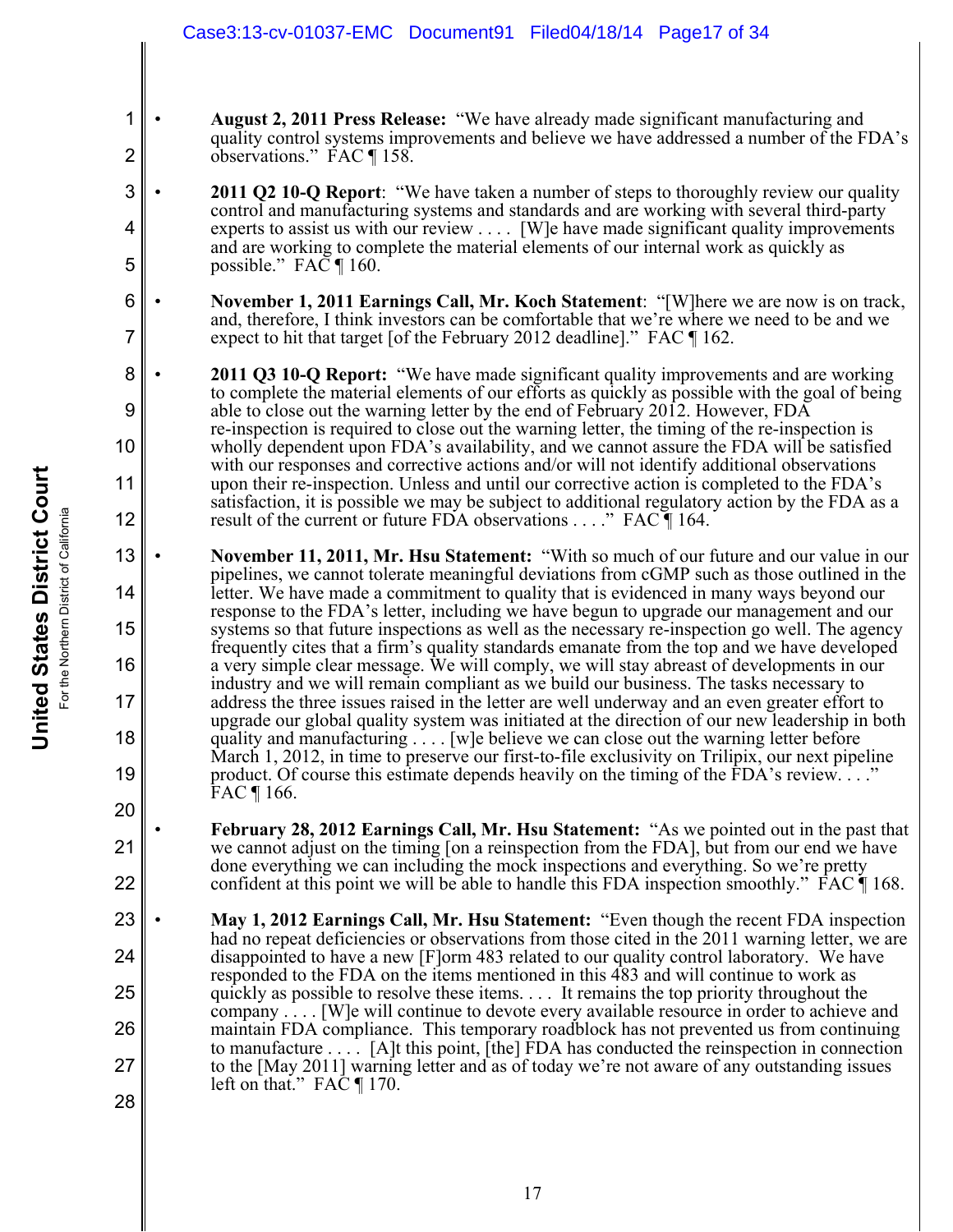• **May 16, 2012 Statements by Mr. Koch and Mr. Hsu:** "[W]e're very confident that we'll be able to deal with all of the issues we face and resolve this current report as quickly as possible" and "While we don't know the exact the timing on that, but [sic] we have a real confidence that we will get the issue resolved." FAC  $\P$  172.

• **June 7, 2012 Statement by Mr. Koch:** "The[] [FDA] went on to do a full cGMP inspection. They went into the QC lab, that's the last stop before the product is distributed, and observed these additional items. It's important to understand, there were no repeat observations, so that's a way to be satisfied that the items included under the original warning letter are resolved to the satisfaction of the agency . . . . [The new cited violations are] in the QC lab and that is  $-$  that only  $-$  they only get to that spot if they're satisfied with what's going on in manufacturing. It's only a policy and procedures kind of comment and issue. We were able to revise the policies and procedures before the inspectors left the office. So it's a very easy thing to address. Now we [are] working with them on their remaining questions as to our current product." FAC ¶ 174.

- **September 20, 2012 Statement by Mr. Hsu:** "When the inspection re-inspection occurred in February and March, the inspector looked at the manufacturing areas, and there was no question no outstanding issue at all. They were pretty happy with what they have seen. However, they did look at the QC lab, when the[y] look[ed] at it they found some problem[s], procedure problem[s]." FAC ¶ 176.
- **October 30, 2012 Earnings Call, Mr. Hsu Statement:** "But at this point, as I pointed out earlier, we're confident we'll get out of here, although timing, unfortunately, is not in our control, as we're waiting for [the] FDA to take the action on that. But I think we feel well prepared for this." FAC ¶ 178.
- 15 Defendants argue that the above statements are not actionable because: (1) Plaintiffs have failed to
- 16 allege facts suggesting that the statements were false when made; (2) that the PSLRA's "safe
- 17 harbor" provision applies, and (3) the statements are non-actionable "puffing" or statements of
- 18 opinion. The Court addresses each argument in turn.
- 19

20

1

2

3

4

5

6

7

8

9

10

11

12

13

- 1. Plaintiffs Have Adequately Alleged that the Statements Were False When Made
- Defendants argue that Plaintiffs have failed to allege that the statements contained in the
- 21 FAC were actually false when they were made. Under §78u-4(b)(1), plaintiffs must "specify each
- 22 statement alleged to have been misleading, the reason or reasons why the statement is misleading,
- 23 and, if an allegation regarding the statement or omission is made on information and belief . . . the
- 24 complaint shall state with particularity all facts on which that belief is formed." 15 U.S.C.
- 25  $§ 78u(b)(1)$ . Thus, in order to be actionable the statement in question must have been false when
- 26 made. *See Feyko v. Yuhe Intern., Inc.*, No. CV 11-05511 DDP (PJWX), 2013 WL 816409, at \*4
- 27 (C.D. Cal. Mar. 5, 2013). Further, "[t]o be actionable under the securities laws, an omission must be
- 28 misleading; in other words it must affirmatively create an impression of a state of affairs that differs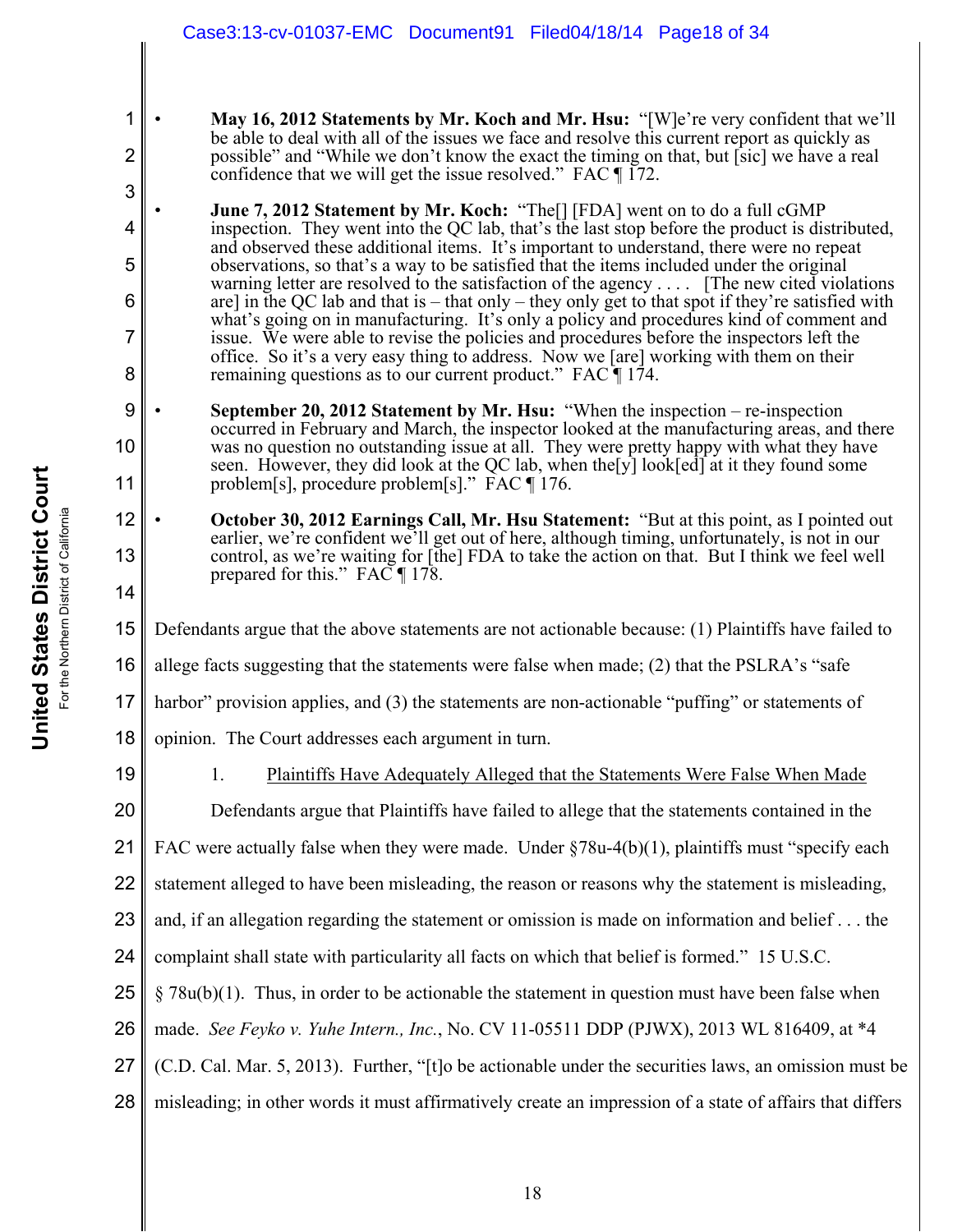1 2 in a material way from the one that actually exists." *Brody v. Transitional Hospitals Corp.*, 280 F.3d 997, 1006 (9th Cir. 2002).

| 3              |                                                                                                  | For Purposes of the Motion to Dismiss, Plaintiffs Have Adequately Alleged<br>a.                                                                                                                                                                                                                                                                                                                                                                  |  |
|----------------|--------------------------------------------------------------------------------------------------|--------------------------------------------------------------------------------------------------------------------------------------------------------------------------------------------------------------------------------------------------------------------------------------------------------------------------------------------------------------------------------------------------------------------------------------------------|--|
| 4              |                                                                                                  | Defendants' Statements Were False When Made                                                                                                                                                                                                                                                                                                                                                                                                      |  |
| 5              |                                                                                                  | As to each challenged statement, Plaintiffs allege that the statement was "materially false and                                                                                                                                                                                                                                                                                                                                                  |  |
| 6              |                                                                                                  | misleading when made because they failed to disclose the following adverse material facts, which                                                                                                                                                                                                                                                                                                                                                 |  |
| $\overline{7}$ | were known to Defendants or recklessly disregarded by them and which, if disclosed, would have   |                                                                                                                                                                                                                                                                                                                                                                                                                                                  |  |
| 8              | rendered Defendants' statements not misleading: that Impax was not equipped to address and       |                                                                                                                                                                                                                                                                                                                                                                                                                                                  |  |
| 9              | remedy the observations of GMP deficiencies as cited in the Warning Letter." FAC [155, 157, 159, |                                                                                                                                                                                                                                                                                                                                                                                                                                                  |  |
| 10             | 161, 163, 165, 167, 169, 171, 173, 175, 177, 179. Plaintiffs state that Defendants were "not     |                                                                                                                                                                                                                                                                                                                                                                                                                                                  |  |
| 11             | equipped to address and remedy" the observations because:                                        |                                                                                                                                                                                                                                                                                                                                                                                                                                                  |  |
| 12             |                                                                                                  | "(a) Impax had a practice and culture of implementing and reversing<br>corrective measures as a temporary solution to pass FDA onsite inspections."                                                                                                                                                                                                                                                                                              |  |
| 13             |                                                                                                  | <i>Id.</i> $\P$ 155.                                                                                                                                                                                                                                                                                                                                                                                                                             |  |
| 14             |                                                                                                  | "(b) Impax had a demonstrated history of problems with cleanliness and<br>sanitation exacerbated by its lack of space for its operations, the failure to stop                                                                                                                                                                                                                                                                                    |  |
| 15<br>16       |                                                                                                  | production when insects were found or as required when certain machinery<br>malfunctioned, and technicians chronically disregarded SOPs pertinent to<br>cleaning." Id.                                                                                                                                                                                                                                                                           |  |
| 17<br>18<br>19 |                                                                                                  | "(c) Impax employees did not observe proper cGMP practices regarding<br>documentation and maintenance of adequate batch records because<br>technicians pre-filled or wholesale completed batch records rather than doing<br>so step-by-step, employees in the laboratory maintained a convoluted and<br>confusion system to record raw data, and technicians or audit teams failed to<br>fully investigate deviations in production." <i>Id.</i> |  |
| 20             |                                                                                                  | (d) Impax had antiquated machinery that was in chronic disrepair $\dots$ ." <i>Id.</i>                                                                                                                                                                                                                                                                                                                                                           |  |
| 21<br>22       |                                                                                                  | (e) "Impax had continually failed to locate all root causes of metal<br>contamination and the 'black specks' contamination in other tablets." Id.                                                                                                                                                                                                                                                                                                |  |
| 23             |                                                                                                  | "(f) Impax employees rampantly disregarded SOPs and trained new staff to<br>disregard SOPs " Id.                                                                                                                                                                                                                                                                                                                                                 |  |
| 24             |                                                                                                  | "(g) both before and after the Class Period Impax repeatedly appointed or                                                                                                                                                                                                                                                                                                                                                                        |  |
| 25<br>26       |                                                                                                  | failed to remove employees who were or became unqualified or untrained for<br>their positions." Id.                                                                                                                                                                                                                                                                                                                                              |  |
| 27<br>28       |                                                                                                  | "(h) both before and after the Class Period, Impax facilities were generally<br>inadequate because they lacked sufficient space to avoid storing products<br>incorrectly in the hallways or non-conforming warehouses, equipment was<br>lacking or technologically insufficient to support proper cGMP practices." Id.                                                                                                                           |  |
|                |                                                                                                  |                                                                                                                                                                                                                                                                                                                                                                                                                                                  |  |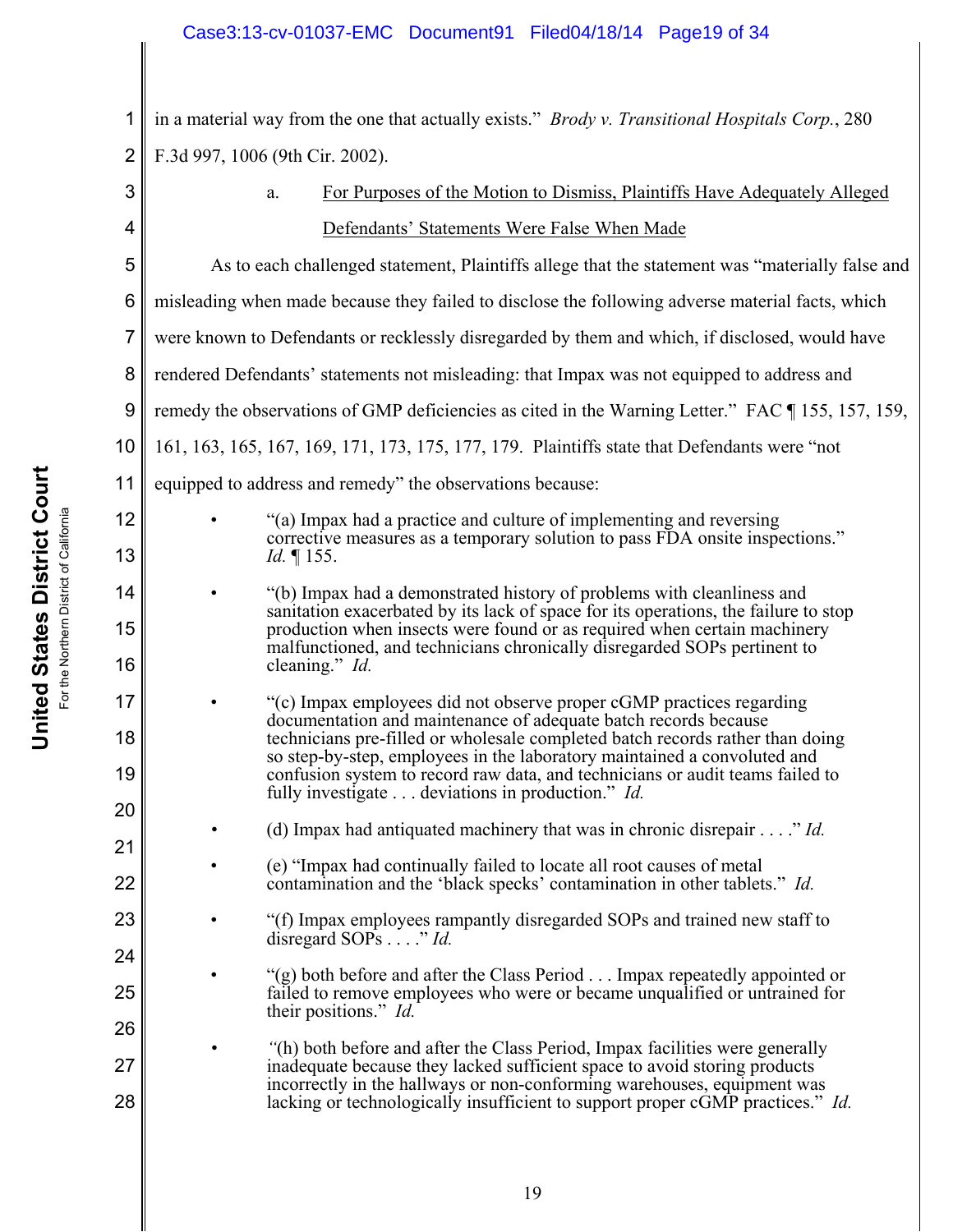• "(I) both before and after the Class Period . . . Impax failed to fully investigate and document deviations in manufacturing." *Id.*

15

1

2

3 4 5 6 7 8 9 10 11 12 13 14 In light of the extensive confidential witness allegations (discussed *infra*), and taking all inferences in the light most favorable to Plaintiffs, the Court concludes that Plaintiffs have adequately alleged that the statements contained in the FAC were false or misleading when made. The FAC alleges recurring and pervasive problems with the manufacturing and quality control processes at Impax's Hayward facility – many of which were identified by the FDA on more than one occasion. Other allegations describe actions which call into question whether there was ever a true commitment to remedy the manufacturing and quality control problems. For example, Plaintiffs allege – through three separate confidential witnesses – that it was routine procedure for Defendants to implement "temporary" changes/improvements to pass an FDA inspection only to undo the change shortly after the inspection concluded. Some of these incidents are alleged to have occurred after the 2011 Warning Letter and Defendants' statements about remediation efforts being employed. *Id.* **¶** 102-109.

16 17 18 19 20 21 22 23 24 25 Further, the 2011 Warning Letter highlighted two issues  $-(1)$  lack of written procedures to monitor and validate manufacturing processes that could have caused product variability and (2) failure to investigate deviations in the manufacturing process. *Id.* ¶ 87. However, notwithstanding the statements in 2011 that changes and procedures had been implemented to address the observations (and, in fact, that these changes were "nearing completion"), similar observations were raised by the FDA in the 2013 Form 483. Specifically, it is alleged that the 2013 Form 483 cited Impax's "failure to thoroughly review an unexplained discrepancy and the failure of the batch or any of its components to meet . . . specifications." *Id.* ¶ 99. Thus, similar issues were subsequently found 18 months after Defendants stated that they had implemented changes to address the FDA concerns.<sup>1</sup>

26

27 28 <sup>1</sup> Both in their papers and at the hearing, the parties debated the significance of the FDA flagging, or not flagging, certain observations as "Repeat Observations." The FAC has alleged that FDA inspectors may, but are not required to, mark a recurring or not corrected observation as a"Repeat Observation." The Court need not resolve the significance of some observations being labeled as a "Repeat Observation" while others were not. Rather, the Court finds it sufficient for its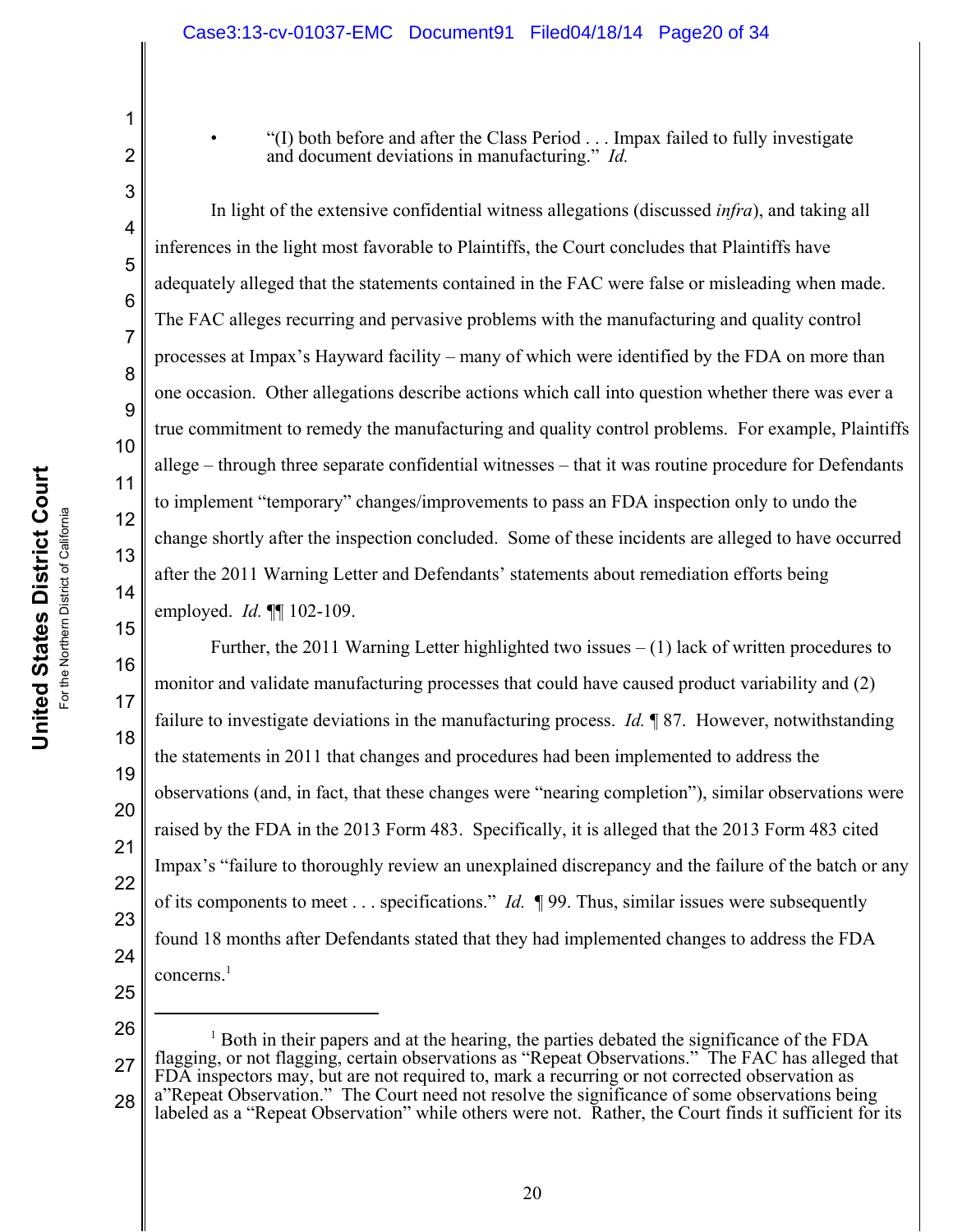### Case3:13-cv-01037-EMC Document91 Filed04/18/14 Page21 of 34

Of course, the fact that Defendants' remediation efforts may have ultimately been unsuccessful or insufficient does not, on its own, establish the falsity of Defendants' statement at the time they were made. *See N.Y. State Teachers' Ret. Sys. v. Fremont Gen. Corp.*, No. 2:07-cv-5756- FMC-FFMx, 2009 WL 3112574, at \*10 (C.D. Cal. Sept. 25, 2009) ("[T]he fact that subsequent disclosures revealed that the remedial measures were not sufficient does not render false the individual Defendants' contemporaneous statements about those measures."). However, given the pervasive, recurring, and long-standing nature of the alleged problems identified in the FAC, the Court cannot conclude (at this stage) that Defendants' statements regarding the remediation efforts being implemented were not false or misleading when made.

10 11 12 13 14 15 16 17 18 19 Similarly, the Court finds that Plaintiffs have adequately alleged that Defendants' representations regarding the nature of the 2012 Form 483 were false or misleading. Plaintiffs generally allege that Defendants misrepresented that the FDA's concerns in the Form 483 only addressed the QC lab, and there were no issues with manufacturing. Plaintiffs have alleged that the 2012 Form 483 did, in fact, refer to manufacturing issues. Specifically, the Form 483 targeted: (1) Defendants' failure to follow "written production and process control procedures" with examples being Defendants' storing equipment in the manufacturing room and being coated in unidentified product residue and equipment failures that were not consistently investigated; and (2) "failure to document and investigate discrepancies that arise during the course of manufacturing and QC analytical testing." FAC ¶ 94-95.

20 21 22 23 24 25 26 The Court must view allegedly false statements "in full and in context at the time it was made." *In re Syntex Corp. Securities Litig.*, 95 F.3d 922, 929 (9th Cir. 1996). Defendants attempt to argue that in context, the Defendants were simply asserting that there were no "Repeat Observations" regarding manufacturing in the 2012 Form 483. The Court disagrees. The FAC alleges Defendants made broad statements regarding the FDA's purported approval of Impax's manufacturing processes. For example: "When the inspection – re-inspection occurred in February

27 28 purposes of the Rule 12(b)(6) motion to note that the description of the observations from one year to another gives rise to a reasonable inference that problems were not adequately addressed or remediated.

1

2

3

4

5

6

7

8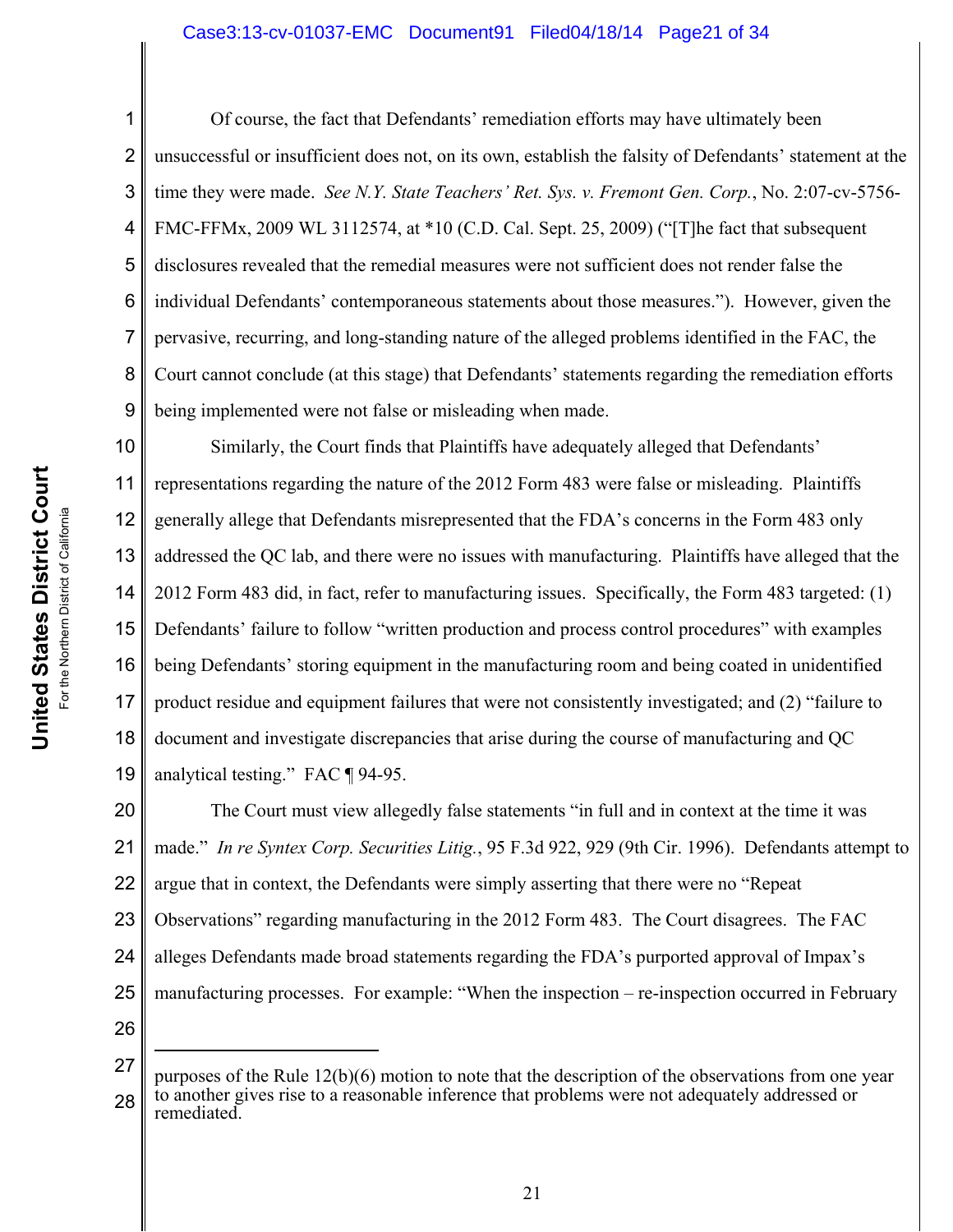### Case3:13-cv-01037-EMC Document91 Filed04/18/14 Page22 of 34

1 2 3 4 5 6 7 8 9 and March, the inspector looked at the manufacturing areas, and there was no question no outstanding issue at all. They were pretty happy with what they have seen." FAC ¶ 176. This is simply not true according to the FAC – the 2012 Form 483 highlighted issues with the manufacturing process. Further, even if the statement was meant to imply there were no *recurring* manufacturing issues identified, this, too, appears inaccurate. Specifically, the 2012 Form 483 included as one of its observations the "failure to document and investigate discrepancies that arise during the course of manufacturing and QC analytical testing." *Id.* ¶ 95. As discussed above, the FDA had previously highlighted (in 2009, 2010, and 2011) Impax's failure to investigate deviations during the manufacturing process. *See id.* ¶ 87.

10 11 12 Accordingly, the Court concludes, for purposes of the motion to dismiss only, that Plaintiffs have alleged with sufficient particularity under the PSLRA and the plausibility standard of *Iqbal* and *Twombly* that the statements identified in the FAC were false or misleading when made.

13 14 15 16 17 18 19 20 21 22 23 24 25 26 27 b. The FAC Properly Alleges and Relies Upon Confidential Witnesses In describing why Defendants' representations were false when made, Plaintiffs rely extensively on factual allegations obtained from confidential witnesses. Defendants argue that the confidential witness allegations should be disregarded as unreliable. Under Ninth Circuit law, a "confidential witness must be 'described with sufficient particularity to establish [his or her] reliability and personal knowledge'" – that is, "'with sufficient particularity to support the probability that a person in the position occupied by the source would possess the information alleged.'" *Oclaro*, 2013 WL 2384244, at \*9 (quoting *Zucco Partners, LLC v. Digimarc Corp.*, 552 F.3d 981, 995 (9th Cir. 2009)). In determining the reliability of confidential witnesses, the court must look at the "level of detail provided by the confidential sources, the corroborative nature of the other facts alleged (including from other sources), the coherence and plausibility of the allegations, the number of sources, the reliability of the sources, and similar indicia." *Zucco Partners*, 552 F.3d at 995. The Ninth Circuit has held that numbering the confidential witnesses and describing the witnesses' job description and responsibilities constitutes a "large degree of specificity," especially where the witnesses' exact title is used. *In re Daou Sys., Inc.*, 411 F.3d 1006, 1016 (9th Cir. 2005).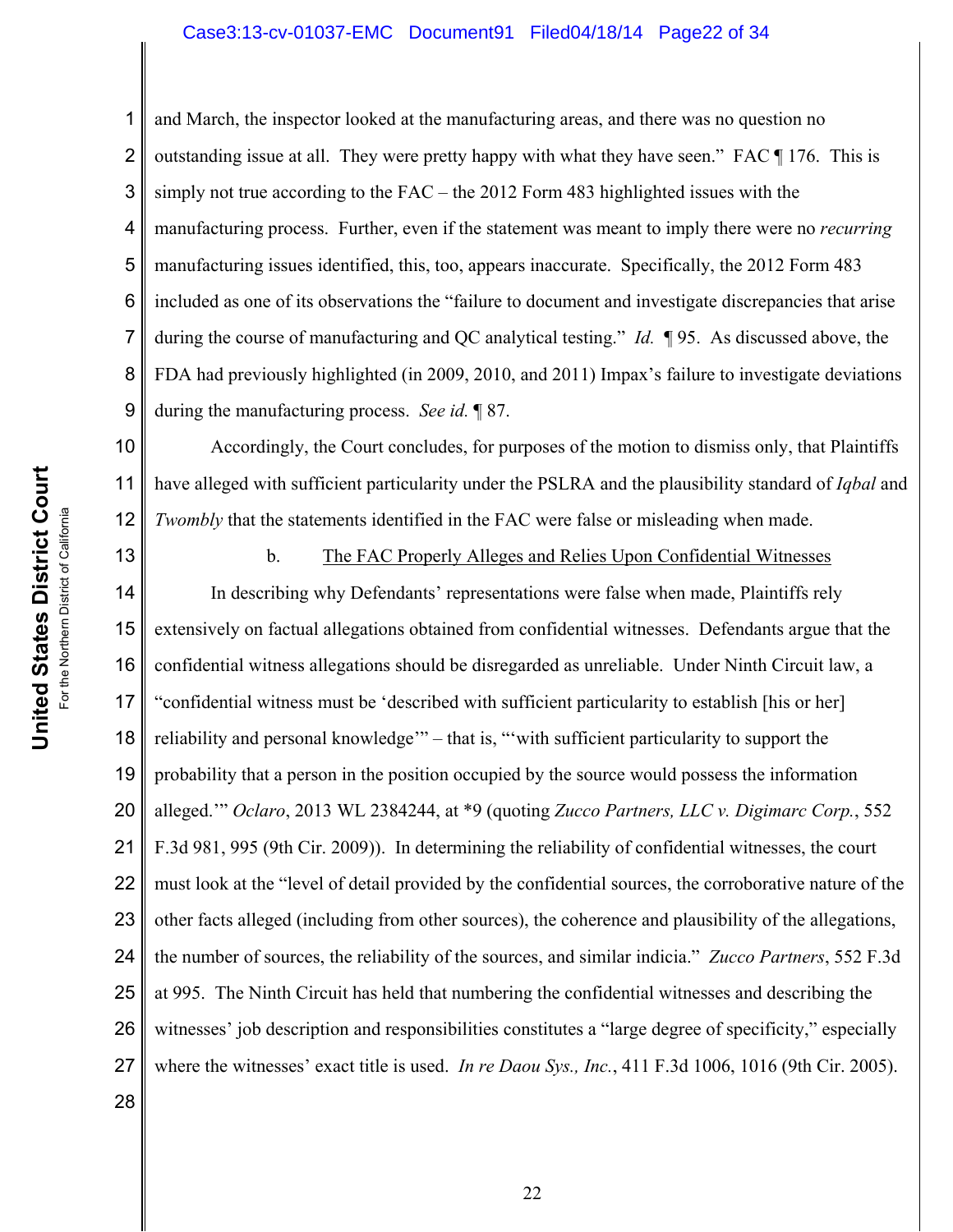#### Case3:13-cv-01037-EMC Document91 Filed04/18/14 Page23 of 34

**United States District Court United States District Court** For the Northern District of California For the Northern District of California

1 2 3 4 5 6 7 8 9 10 11 12 13 14 15 The Court finds that the FAC has provided sufficient, particularized allegations regarding the reliability and personal knowledge of the confidential witnesses. The FAC has identified thirteen confidential witnesses who have provided consistent accounts of the conditions, practices, and procedures of Impax within their respective spheres. While the Defendants assert that Plaintiffs have only utilized "vague job titles," Plaintiffs assert they have used the actual titles used by Impax. A review of the complaint supports Plaintiffs' assertion. *See, e.g.*, FAC ¶ 22 (CW 1 described as a "Manufacturing Technician II"); *id.* ¶ 24 (listing that CW 3 occupied the positions of "Manufacturing Technician I," then served as "Production Engineering Associate," and then as "Manufacturing Engineer"); *id.* ¶ 27 (listing CW 6 as "Associate Director of Manufacturing" and "Associate Plant Manager"). In addition, the FAC states to whom each confidential witness reported. The Court finds that the description of job titles and job responsibilities have been stated with sufficient particularity. *See In re Daou*, 411 F.3d at 1016 ("Plaintiffs here describe the confidential witnesses with a large degree of specificity. Plaintiffs number each witness and describe his or her job description and responsibilities. In some instances, plaintiffs provide the witnesses' exact title and to which Daou executive the witness reported.").

16 17 18 19 20 21 22 23 24 25 26 27 28 Defendants also argue that 9 of the confidential witnesses – CWs 1-4, 6, 10-13 – are not alleged to have any connection to Impax's remediation efforts and therefore had "no personal knowledge as to whether or not Impax had the ability to resolve the warning letter." Mot. to Dismiss at 17-18. Defendants view the inquiry too narrowly. Plaintiffs use the confidential witnesses in an attempt to demonstrate the pervasive and systemic nature of Impax's problems and the purposefulness in failing to address and remedy these problems, from which the falsity of Defendants' statements about Impax's remedial efforts may be inferred. The question, therefore, is whether Plaintiffs have properly alleged facts suggesting that the confidential witnesses have personal knowledge about the incidents they address. The Court finds that they have. Defendants provide two examples – CW 5 and CW 8 – for which they argue Plaintiffs have provided only "vague allegations" of personal knowledge. Motion to Dismiss at 18. CW 5 is alleged to have been a "Senior Manufacturing Supervisor" who observed manufacturing technicians and "oversaw all aspects of manufacturing operations to facilitate compounding tableting, encapsulation, and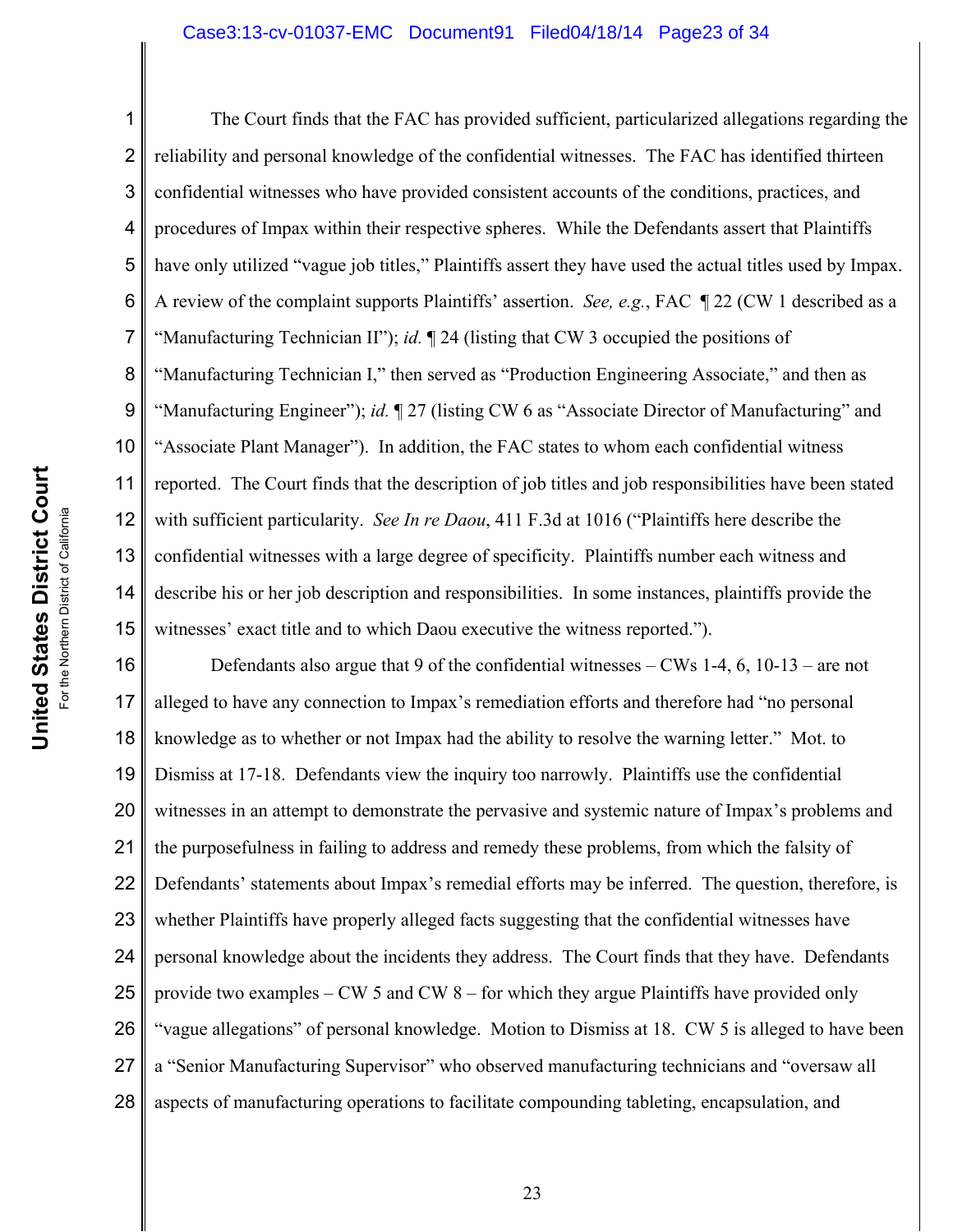1 2 3 4 5 6 7 8 9 10 11 12 13 14 coating." FAC ¶ 26. Plaintiffs further allege that CW5 "drafted work schedules and reviewed batch records, and was charged with maintaining compliance with FDA regulations." *Id.* The FAC contains a number of specific incidents and issues that CW 5 allegedly witnessed first hand – from inadequate space, to inadequate cleaning facilities creating the risk of cross-contamination, inadequate and antiquated machinery, and the like. *Id.* ¶¶ 103, 113, 147. Similarly, CW 8 is alleged to have been a "Director of Global Training" who worked in quality assurance and "worked with contracts that Impax brought in to assist the Company with its quality improvements in response to FDA inspections." *Id.* ¶ 29. Specifically, CW 8 "was responsible for the development and management of technical and regulatory training, and integrated quality compliance systems for Impax." *Id.* The FAC alleges that CW 8 felt that there was insufficient quality assurance in the research and development department, was present in meetings with the FDA when the inspections occurred, that the problems highlighted by the FDA were "rather old" in that they had been going on for a long time, and that he felt the asserted remediation time frames were unrealistic. *Id.* ¶¶ 150, 153.

15 16 17 The FAC contains sufficient allegations to establish the reliability of the confidential witnesses. Accordingly, the Court properly may consider the CWs and their allegations in determining whether Plaintiffs have properly alleged the statements were false when made.

18

# 2. The PSLRA Safe Harbor Does Not Apply

19 20 21 22 23 24 25 26 27 28 Under the PSLRA, a person may not be held liable for making an untrue statement of material fact if the statement is (1) a statement that is, and is identified as, a "forward-looking statement" and (2) is accompanied by "meaningful cautionary statements identifying important factors that could cause actual results to differ materially from those in the forward-looking statement." 15 U.S.C. § 78u-5(c)(1)(A); *see also In re Cutera Securities Litig.*, 610 F.3d 1103, 1111 (9th Cir. 2010). Under this "safe harbor" provision, a "forward-looking statement" is defined as "any statement regarding (1) financial projection, (2) plans and objectives of management for future operations, (3) future economic performance, or (4) the assumptions 'underlying or related to' any of these issues." *Bartlet v. Affymax, Inc.*, 13-CV-01025-WHO, 2014 WL 231551, at \*13 (N.D. Cal.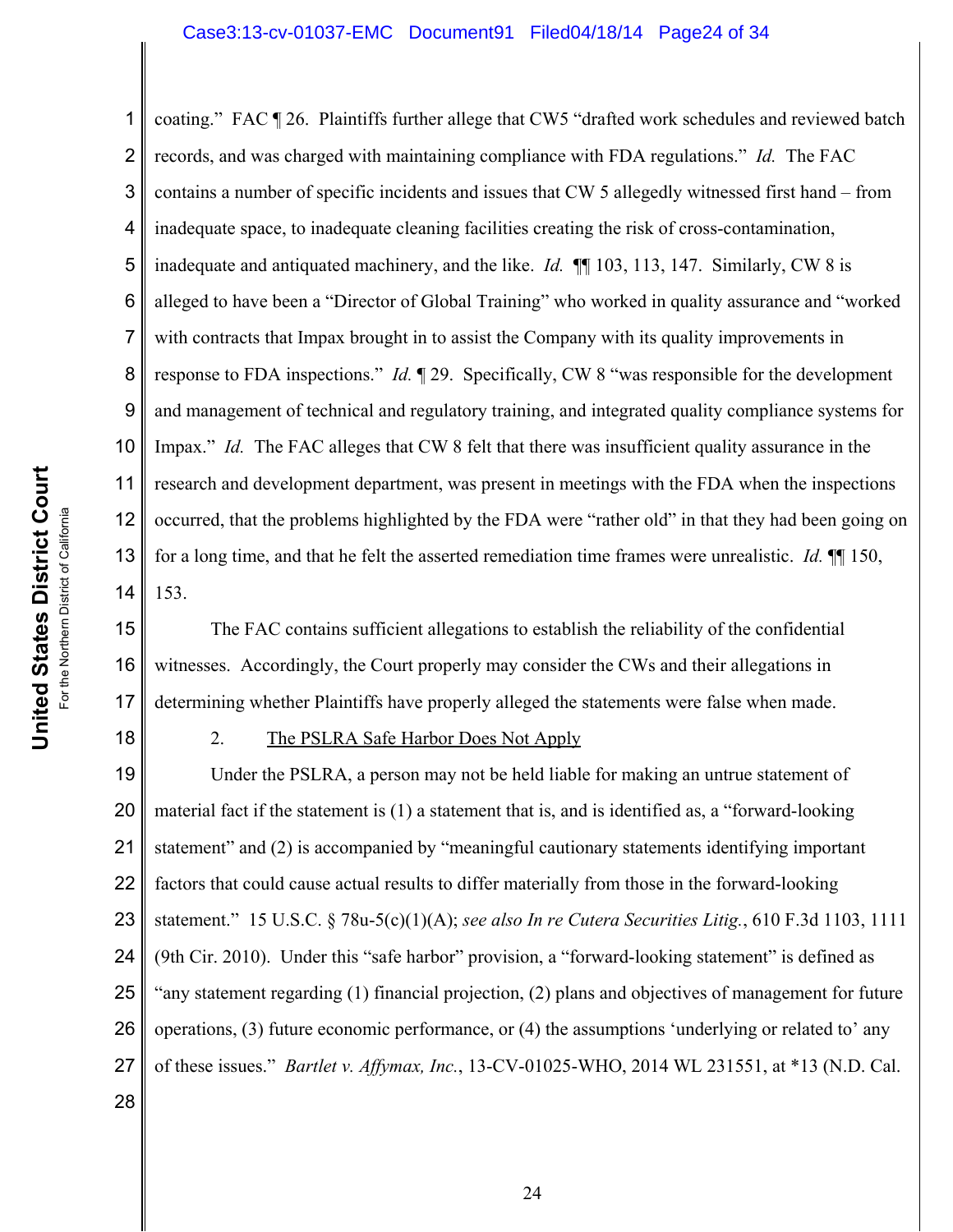1 2 Jan. 21, 2014) (quoting *No. 84 Employer-Teamster Joint Council Pension Trust Fund v. Am. W. Holding Corp.*, 320 F.3d 920, 936 (9th Cir. 2003)).

3 4 5 6 7 8 9 10 Plaintiff argues that the above identified statements do not constitute "forward-looking statements" because they are misrepresentations regarding the "historical and present" facts regarding Impax's alleged manufacturing and quality control improvements. By contrast, in their motion to dismiss, Defendants point to other parts of the same comments as examples of "forwardlooking" statements. *See, e.g., id.*  $\P$  154 ("we intend to promptly respond the FDA's letter ...."); *id.*  $\parallel$  166 ("We will comply, we will stay abreast of developments in our industry."). Defendants argue that these statements are forward-looking because they represent the likelihood and timing of a future event, specifically the remediation of the issues raised in the FDA Warning Letter.

11 12 13 14 15 16 17 18 19 20 21 In support of their argument, Defendants cite to a number of cases where statements regarding future FDA actions were found to be forward-looking for purposes of the safe harbor. For example, in *Kovtun v. Vivus, Inc.*, No. C 10-4957 PJH, 2012 WL 4477647 (N.D. Cal. Sept. 27, 2012), plaintiffs alleged that defendant's statements regarding the prospects of a new drug were false and misleading. The court found the safe harbor applicable, stating that "[p]rojections about the likelihood of FDA approval are forward-looking statements. They are assumptions related to the company's plan for its product, and as such fall under the PSLRA's safe harbor rule." *Id.* at \*12; *see also In re Nuvelo, Inc. Securities Litig.*, No. C 07-4056 VRW (N.D. Cal. Dec. 4, 2008) (finding that "alleged misstatements about the likelihood of future success at phase 3 trials, regulatory approval, or commercialization of [the drug] alfimeprase all fit the definition of forward-looking statements under the PSLRA").

22 23 24 25 26 27 28 The Court finds that the statements enumerated above do not fit within the PSLRA's definition of a "forward-looking" statement. These statements all contain representations of present or historical fact – for example, the assertion that Impax had "begun" to institute changes to address the issues highlighted by the FDA, or that tasks to address these issues were "well under way." The identified statement which comes the closest to fitting the definition of "forward-looking" is the November 1, 2011 statement by Mr. Koch asserting that Impax was "on track" and that investors could feel comfortable with where the company was. FAC ¶ 162. Even this statement, however, is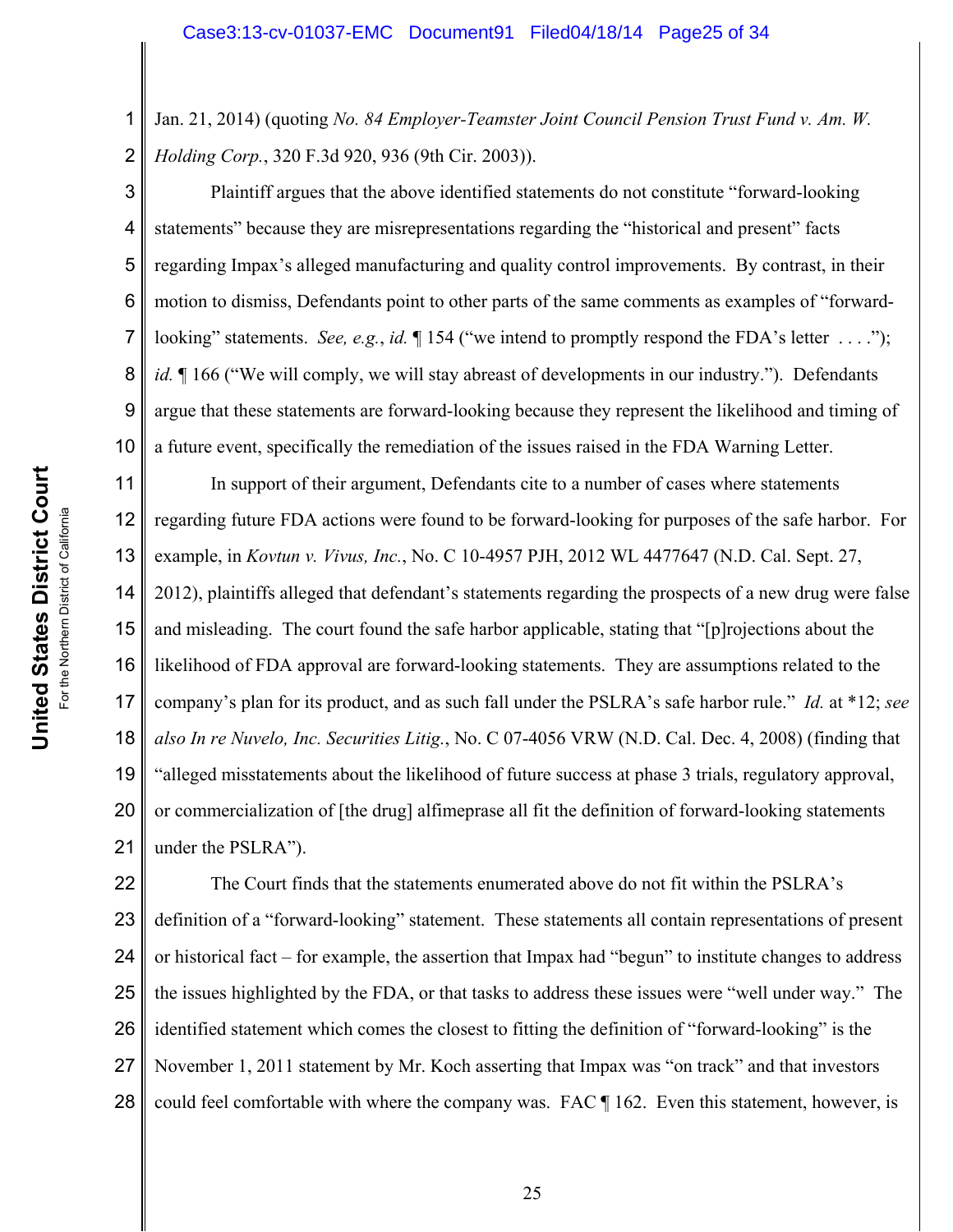#### Case3:13-cv-01037-EMC Document91 Filed04/18/14 Page26 of 34

1 2 3 4 5 6 fundamentally a representation of present fact regarding the status of Impax's response to the FDA Warning Letter. Further, as Plaintiffs have pointed out, at least one court has found similar "on track" language to be not forward-looking. *See In re MGM Mirage Sec. Litig.*, No. 2:09-cv-01558- GMN-VCF, 2013 WL 5435832, at \*7 (D. Nev. Sept. 26, 2013) ("However, statements that a project is "on-track," "on-budget," or "on-schedule," are not forward-looking but statements relating to *current* conditions.").

7 8 9 10 11 12 13 14 15 16 17 18 19 20 21 Defendant argues that notwithstanding the present-focus of these statements, they can constitute forward-looking statements because "[h]istorical statements can also be forward-looking if they are presented as factors underlying a projection or economic forecast." *In re LeapFrog Enters., Inc. Securities Litig.*, 527 F. Supp. 2d 1033, 1046 (N.D. Cal. 2007). The Court disagrees. In *Westley v. Oclaro, Inc.*, 897 F. Supp. 2d 902 (N.D. Cal. 2012), plaintiffs argued that defendants' statements that they were "currently seeing a return of customer demand" and that "customer demand has recently increased" were false and misleading. *Id.* at 909. Despite the focus of these statements on *current* consumer demand, defendants argued that the statements were, in fact, forward-looking because the present-fact was "being used to make predictions about the future" and thus represented a "statement or assumption" underlying a forward-looking statement. *Id.* at 918; *see also* 15 U.S.C. § 78u-5(i)(1)(D). This Court rejected defendants' argument, holding that notwithstanding the forward-looking context in which the statement was made, "[t]he fact remains that a statement about a past or current fact can demonstrably be proven false. That is what distinguished such facts from forward-looking predictions." *Oclaro*, 897 F. Supp. 2d at 918. Accordingly, the Court found the safe harbor provision inapplicable.

22 23 24 25 26 This Court's decision in *Oclaro* is supported by numerous cases from around the country which have held that statements of past or present *facts* are not covered by the safe harbor provision – even when they are inextricably tied with forward-looking statements. For example, in *Makor Issues & Rights, Ltd. v. Tellabs, Inc.*, 513 F.3d 702 (7th Cir. 2008), the Seventh Circuit stated that when a company:

> told the world that sales of its 5500 system were 'still going strong,' it was saying both that current sales were strong and that they would continue to be so, at least for a time, since the statement would be

27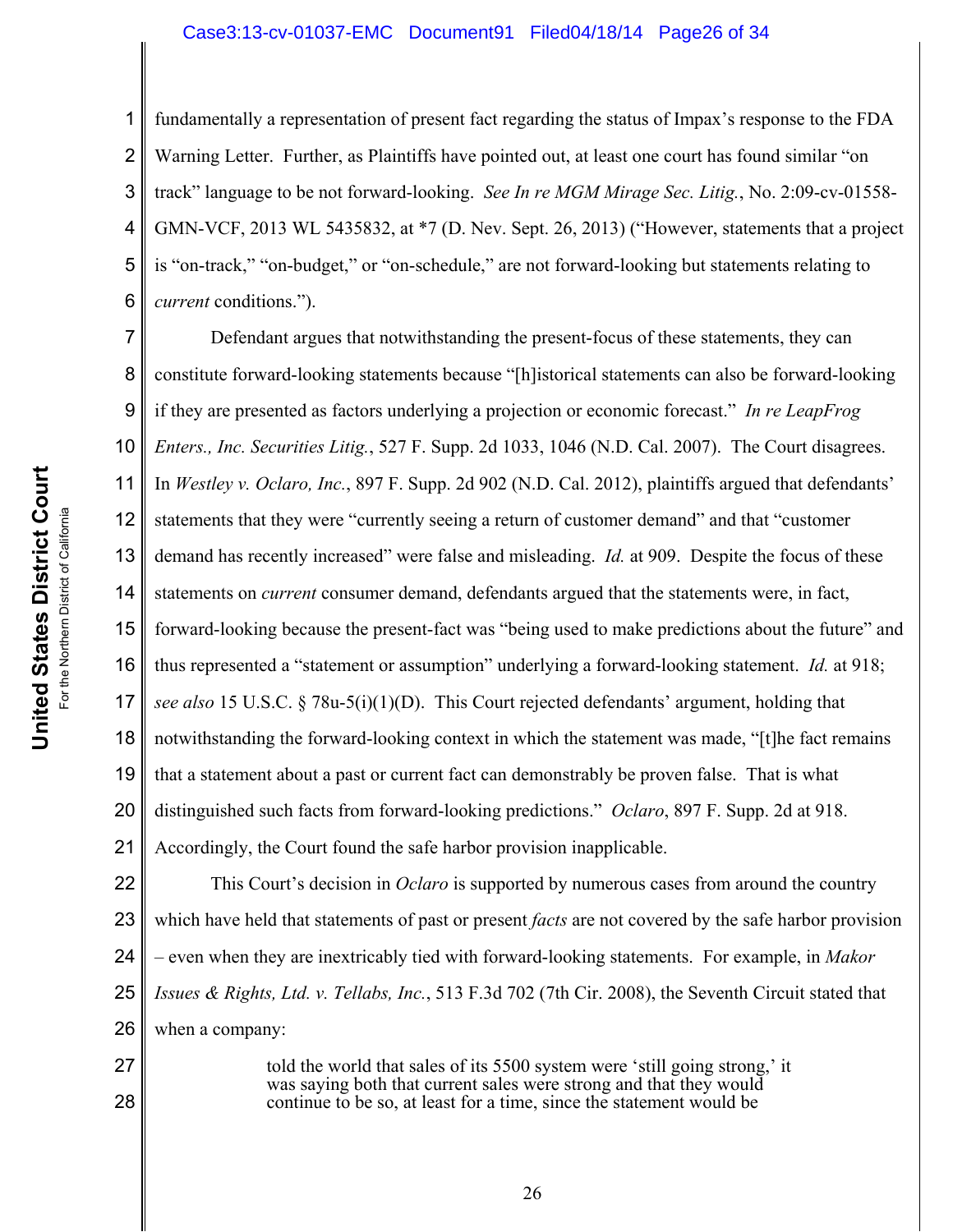misleading if Tellabs knew that its sales were about to collapse. The element of prediction in saying that sales are 'still going strong' does not entitle Tellabs to a safe harbor with regard to the statement's representation concerning current sales.

4 5 6 7 8 9 10 11 12 13 14 15 16 *Id.* at 705. Further, the Third Circuit has recognized that "'[a] mixed present/future statement is not entitled to the safe harbor with respect to the part of the statement that refers to the present.'" *Institutional Investors Group v. Avaya, Inc.*, 564 F. 3d 242, 255 (3d Cir. 2009) (quoting *Makor*, 513 F.3d at 705)); *see also EP Medsystems, Inc. v. EchoCath, Inc.*, 235 F.3d 865 (3d Cir. 2000) (recognizing that a statement that "lengthy negotiations" had already taken place and that contracts were "imminent" could reasonably be construed as a "representation about the current state of negotiations"). Similarly, the Southern District of New York has recognized that "[s]tatements that might arguably have some forward-looking aspect are unprotected by the PSLRA safe harbor provision to the extent that they are premised on representations of present fact." *In re Regeneron Pharm. Inc. Sec. Litig.*, No. 03 Civ. 3111 RWS, 2005 WL 225288, at \*13 (S.D.N.Y. Feb. 1, 2005); *see also Sgalambo v. McKenzie*, 739 F. Supp. 2d 453, 478 (S.D.N.Y. 2010) (finding statements that "incorporate forward-looking aspects into statements of present fact" are not covered by the PSLRA safe harbor provision).

17 18 19 20 21 22 23 Because the Court concludes that the statements identified in the FAC on what Plaintiffs rely to state their claim are, at least in part, statements of present or historical fact and not forwardlooking, the Court concludes that the PSLRA safe harbor does not apply and need not address whether Defendants' cautionary language was "meaningful." *See, e.g.*, *City of Hialeah Employees' Retirement Sys. & Laborers Pension Trust Funds v. Toll Brothers, Inc.*, No. 07-1513, 2008 WL 4058690, at \*2 (E.D. Pa. Aug. 29, 2008) ("[B]ecause these statements were not forward-looking . . . the safe harbor provision of the PSLRA [is] inapplicable.").

24

1

2

3

3. The Statements Do Not Constitute Unactionable "Puffing" or Opinions

25 26 27 28 Defendants further contend that the statements in the FAC cannot constitute material falsehoods, because they constitute general statements of corporate optimism – "mere puffery." "'Vague statements of opinion are not actionable under the federal securities laws because they are considered immaterial and discounted by the market as mere puffing.'" *In re OmniVision Techs.,*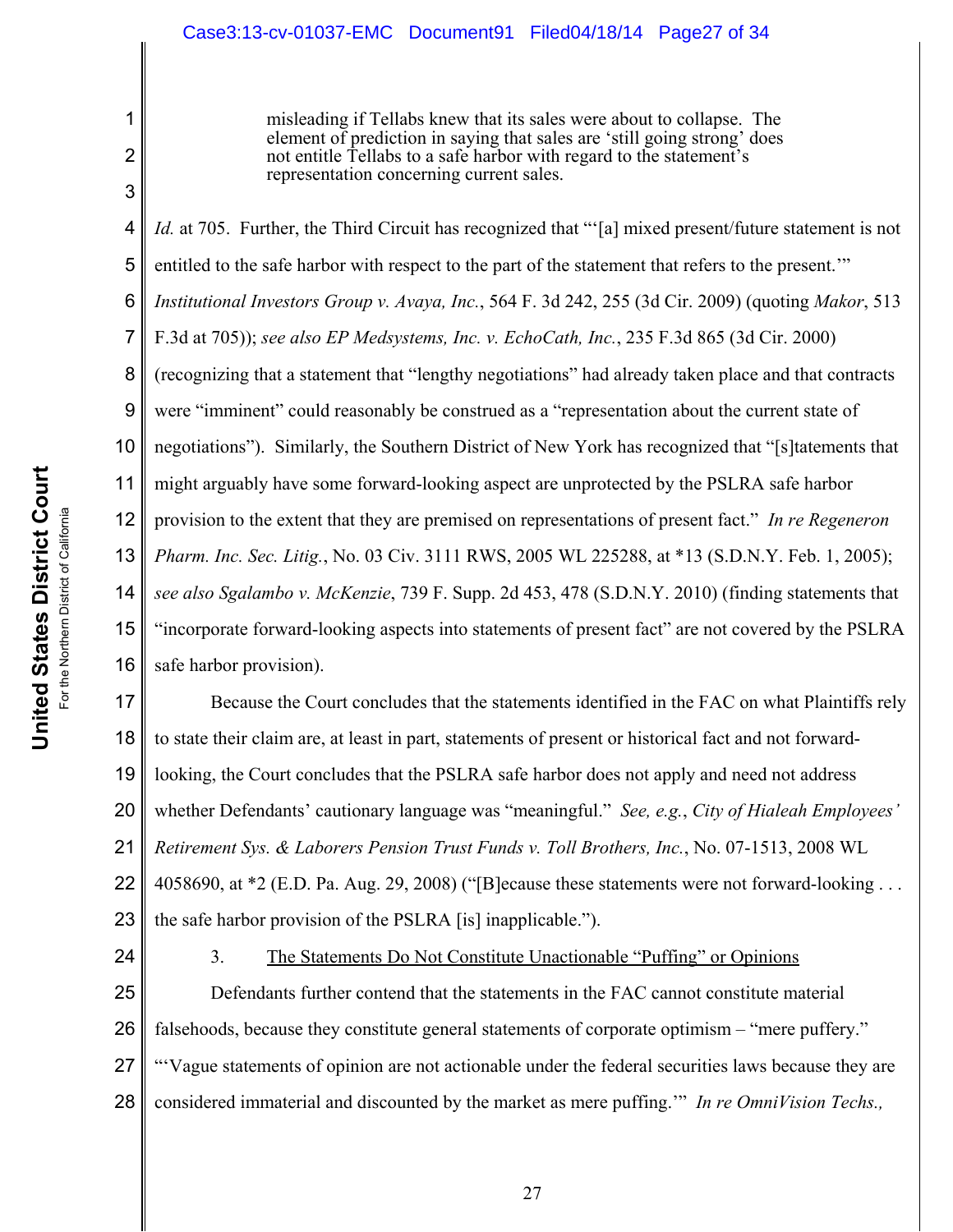1 2 3 4 5 6 7 8 9 10 11 12 *Inc. Sec. Litig.*, 937 F. Supp. 2d 1090, 1102 (N.D. Cal. 2013) (quoting *Wenger v. Lumisys, Inc.*, 2 F. Supp. 2d 1231, 1245 (N.D. Cal. 1998)). As the Ninth Circuit has noted, "[w]hen valuing corporations, . . . investors do not rely on vague statements of optimism like 'good,' 'well-regarded,' or other feel good monikers." *In re Cutera*, 610 F.3d at 1111. Thus, courts have noted that "puffing" statements are generally "'not capable of objective verification,' and 'lack[] a standard against which a reasonable investor could expect them to be pegged.'" *In re Cornerstone Propane Partners, L.P.*, 355 F. Supp. 2d 1069, 1087 (N.D. Cal. 2005) (quoting *Grossman v. Novell, Inc.*, 120 F.3d 1112, 1119 (10th Cir. 1997)). For example, courts have found unactionable statements asserting "[w]e are very pleased with the learning from our pilot launch" and "so far we're getting really great feedback." *City of Royal Oak Retirement Sys. v. Juniper Networks, Inc.*, 880 F. Supp. 2d 1045, 1063 (N.D. Cal. 2012) (citing *Wozniak v. Align Tech., Inc.*, 850 F. Supp.2d 1029, 1036 (N.D. Cal. 2012)).

13 14 15 16 17 18 19 20 21 22 23 24 25 26 27 "When determining whether statements amounted only to puffery, the court must analyze the context in which the statements were made." *In re Bridgepoint Educ., Inc. Sec. Litig.*, No. 3:12-CV-1737 JM (WMC), 2013 WL 5206216, at \*17 (S.D. Cal. Sept. 13, 2013). Even a statement of opinion or an expression of corporate optimism may be deemed actionable in certain circumstances because "there is a difference between enthusiastic statements amounting to general puffery and opinion-based statements that are anchored in 'misrepresentations of existing facts.'" *In re Bank of Am. Corp. Sec., Derivative, & ERISA Litig.*, 757 F. Supp. 2d 260, 310 (S.D.N.Y. 2010) (quoting *Novak v. Kasaks*, 216 F.3d 300, 315 (2d Cir. 2000)). As the Ninth Circuit stated in *Casella v. Webb*, 883 F.2d 805, 808 (9th Cir. 1989), "What might be innocuous 'puffery' or mere statement of opinion standing alone may be actionable as an integral part of a representation of material fact when used to emphasize and induce reliance upon such a representation." Accordingly, the Court may not assess the statements listed in the FAC in a vacuum, "plucking the statements out of their context to determine whether the words, taken *per se*, are sufficiently 'vague' so as to constitute puffery," but rather will examine the entire statement and its circumstances to determine if it is actionable. *Scritchfield v. Paolo*, 272 F. Supp. 2d 163, 176 (D.R.I. 2003).

28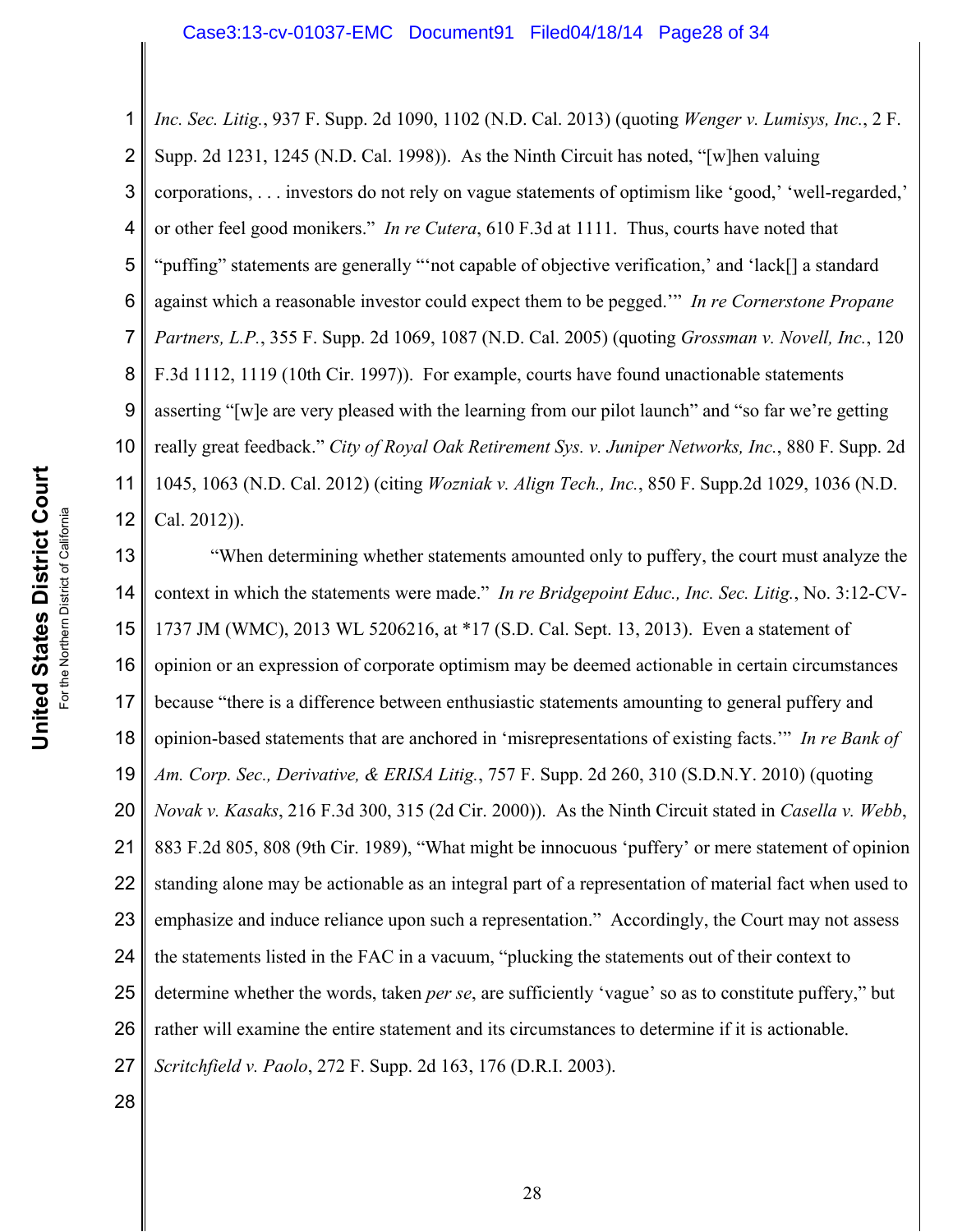### Case3:13-cv-01037-EMC Document91 Filed04/18/14 Page29 of 34

1 2 3 4 5 6 7 8 9 10 11 12 13 14 15 16 17 As an initial matter, the Court notes that "puffery" is not-actionable under the PSLRA because the law deems such statements so amorphous as to be immaterial. *See In re Omnivision*, 937 F. Supp. 2d at 1102. However, determining whether a given statement is material "entail[s] fact-intensive assessments that are more properly left to the jury." *Bricklayers & Masons Local Union No. 5 Ohio Pension Fund v. Transocean Ltd.*, 866 F. Supp. 2d 223, 244 (S.D.N.Y. 2012). Thus, "[i]n deeming a statement puffery at the motion to dismiss stage, courts must exercise great caution." *Id.*; *see also In re Spiegel, Inc. Sec. Litig.*, 382 F. Supp. 2d 989, 1028 (N.D. Ill. 2004) (declining to hold that statements were puffery at the motion to dismiss stage because materiality involves "delicate assessments of the inferences a reasonable shareholder would draw"). Accordingly, this Court will only grant Defendants' motion to dismiss on the ground that the statements are "puffery" only if it concludes that the statement is "so obviously unimportant to a reasonable investor that reasonable minds could not differ on the question of their unimportance." *In re Ford Motor Co. Sec. Litig.*, 381 F.3d 563, 570 (6th Cir. 2004) (citation omitted); *see also In re Scientific-Atlanta, Inc. Sec. Litig.*, 239 F. Supp. 2d 1351, 1360 (N.D. Ga. 2002) ("A statement can be dismissed as puffery as a matter of law only if it is immaterial because it is so exaggerated or so vague that a reasonable investor would not rely on it in considering the 'total mix' of facts available.").

18 19 20 21 22 The Court finds that it cannot so conclude. To be sure, the statements include superlatives which are indicative of the speaker's opinion and are often seen in "puffing" statements – for example, references to "significant" manufacturing and quality control improvements. *See* FAC ¶¶ 158, 160. However, as the Court found above in its discussion over whether these statements are "forward-looking," the vast majority<sup>2</sup> of the statements identified in the FAC contain factual

23

24

25

26

27

 $2^2$  The Court finds that the following statements represent either a non-actionable opinion or mere puffery:

**<sup>•</sup> May 16, 2012 Statements by Mr. Koch and Mr. Hsu:** "[W]e're very confident that we'll be able to deal with all of the issues we face and resolve this current report as quickly as possible" and "While we don't know the exact the timing on that, but [sic] we have a real confidence that we will get the issue resolved." FAC ¶ 172.

<sup>•</sup> **October 30, 2012 Earnings Call, Mr. Hsu Statement:** "But at this point, as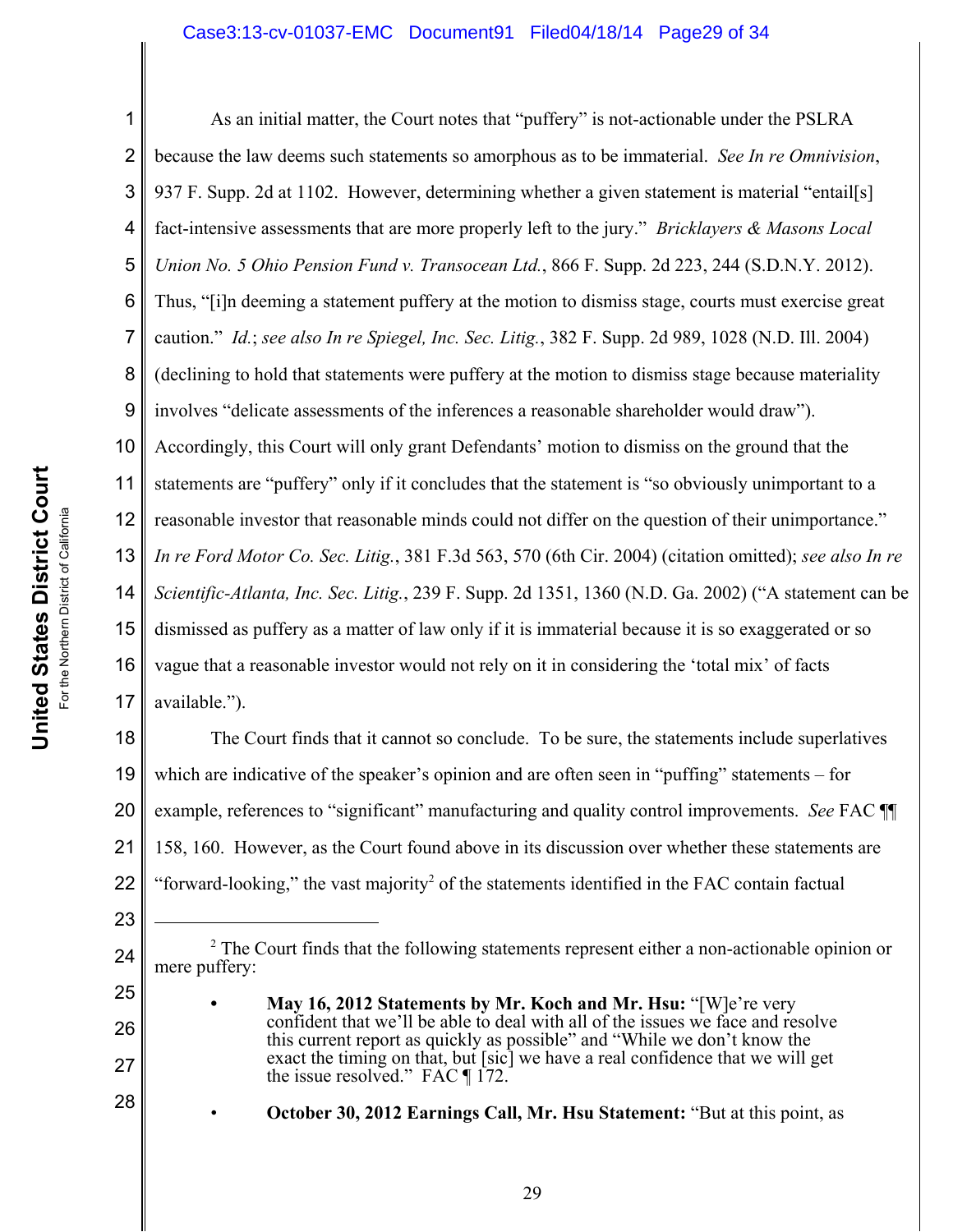### Case3:13-cv-01037-EMC Document91 Filed04/18/14 Page30 of 34

1 2 3 4 5 6 7 8 9 10 representations at their core – that Defendants had responded to the FDA Warning Letter by instituting various changes to the manufacturing and/or quality control procedures or processes. *See, e.g.*, FAC ¶ 154 ("We . . . *have already begun to implement changes and establish procedures* that address the observations cited during the inspection."); *id.* ¶ 156 ("Many commitments in our responses are nearing completion as a result of our work since we received the Form 4[8]3 . . . ."). Similarly, that certain statements are predicated with indications that the speaker "thought" or "believed" a given statement does not change this result. *See In re Oxford Health Plans, Inc.*, 187 F.R.D. 133, 141 (S.D.N.Y. 1999) ("It is disingenuous to suggest that factual assertions are puffery and opinion that no reasonable investor could reasonably rely on for their truth simply because Oxford claims only to have stated that it believes in their truth.").

11 12 13 14 15 16 17 18 19 20 With the two exceptions noted above in Footnote 1, the representations identified in the FAC are distinguishable from those cases that Defendants have cited in support of their puffery argument. For example, in *City of Royal Oak Retirement System v. Juniper Networks, Inc.*, the court found that statements which simply "express[ed] confidence in Juniper's business and outlook" were vague assertions of corporate optimism. *Id.* at 1064. Among such statements were representations that "[b]oth Verizon and AT&T are strong partners," that it had "strong demand metrics and good momentum," and that "growth drivers give us . . . confidence." *Id.* Similarly, in *Wozniak v. Align Tech., Inc.*, the court found that statements that "[w]e are very pleased with the learning from our pilot launch," "we're getting really great feedback," "we are very pleased with our progress to date on key strategic initiatives," were mere puffery. *Wozniak*, 850 F. Supp. 2d at 1036.

21 22 23 24 25 Rather, the Court finds that this case is similar to *Bricklayers and Masons Local Union No. 5 Ohio Pension Fund v. Transocean Ltd.*, 866 F. Supp. 2d 223 (S.D.N.Y. 2012). There, Transocean – a deepwater drilling company – represented in a merger agreement, proxy statement, and SEC Form 10-K that it had conducted "extensive" training and safety programs. *Id.* at 230. Approximately three years later, the *Deepwater Horizon* disaster occurred, raising serious questions about

> I pointed out earlier, we're confident we'll get out of here, although timing, unfortunately, is not in our control, as we're waiting for [the] FDA to take the action on that. But I think we feel well prepared for this." FAC ¶ 178.

26

27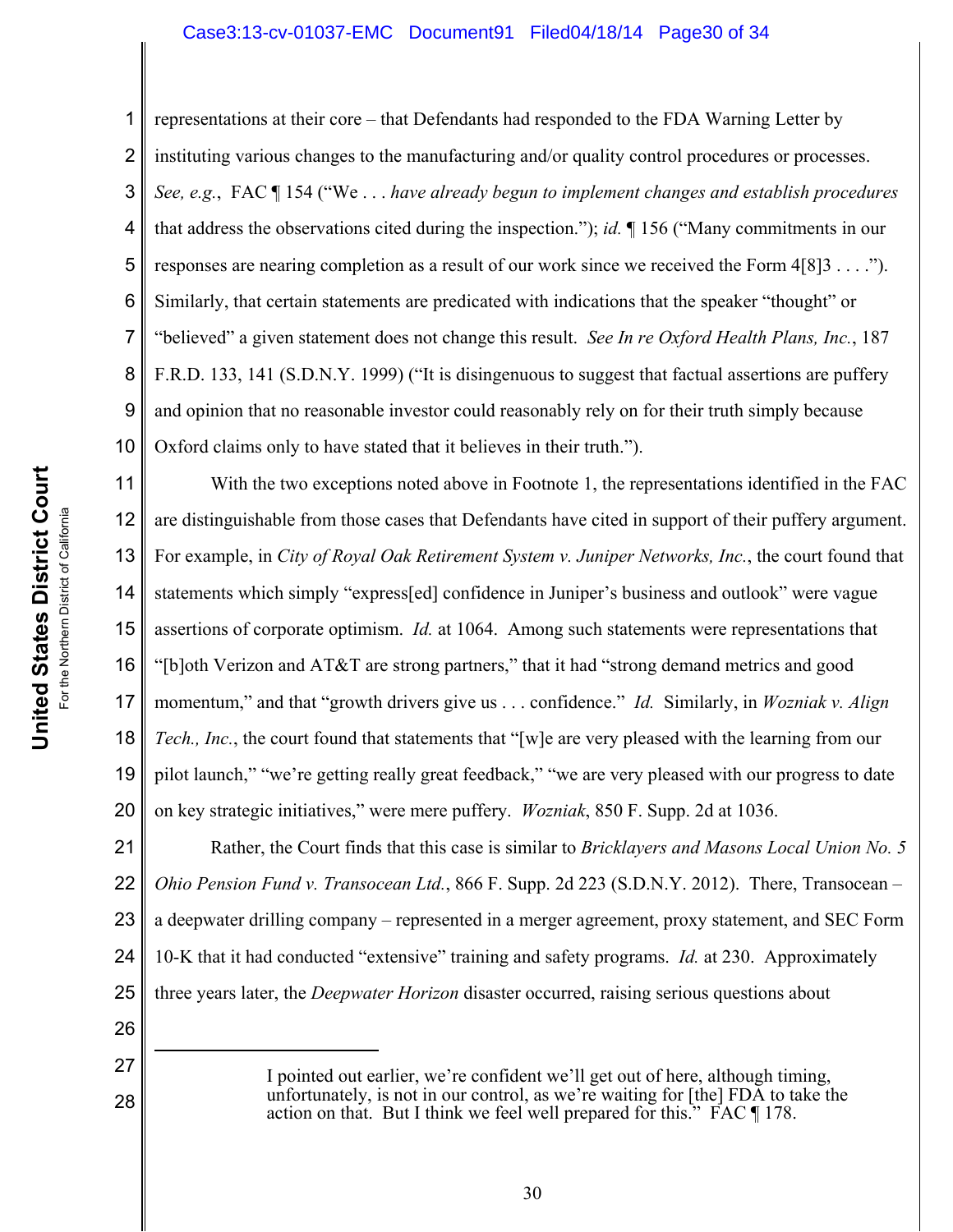#### Case3:13-cv-01037-EMC Document91 Filed04/18/14 Page31 of 34

2 3 4 5 6 7 8 9 Transocean's management, personnel, and equipment failures. *Id.* at 228. In a subsequent securities lawsuit, plaintiffs asserted that the representation regarding Transocean engaging in "extensive" training and safety was false and misleading. The district court rejected defendant's argument that this statement constituted mere puffery: "In an industry as dangerous as deepwater drilling, it is to be expected that investors will be greatly concerned about an operator's safety and training efforts. The Court cannot say, as a matter of law, that Transocean's representation that such efforts were extensive was 'obviously unimportant'" to shareholders. *Id.* at 244; *see also In re Spiegel,* 382 F. Supp. 2d at 1028 (finding statements that preferred credit card programs realized "significant" earnings and "solid" sales and earnings were not puffery at the motion to dismiss stage).

10 11 12 13 14 15 16 17 18 19 20 21 22 23 24 25 26 Here, the challenged statements were allegedly made by Defendants at a time when one of their two manufacturing facilities had received significant warnings from the FDA. It is reasonable to believe that investors in the pharmaceutical industry – an industry where regulatory compliance, not to mention consistency and sanitation in production, is essential – would find such an event disconcerting. This is especially the case when the very core of Impax's business – its manufacturing facilities – was in potential jeopardy. Indeed, it is highly plausible that the investors would find statements by the company's head officers that appropriate responses were "well underway" or nearly completed to be material. This is precisely the picture painted by the statements enumerated in the FAC. Defendants are alleged to have specifically represented to investors that they had undertaken significant manufacturing and quality control changes in their operations to rectify the issues highlighted by the FDA's Form 483s and Warning Letter in a relatively short period of time. In other statements, Defendants assured investors that subsequent FDA warnings were unrelated to the prior incidents. At the same time, it is alleged that, in fact, Defendants did little in response and that similar issues continued to pervade Impax's Hayward facility. Given this context, the Court cannot find at this stage that the alleged statements are simple statements of corporate optimism or mere puffery. They were not so "obviously unimportant" to shareholders as to warrant dismissal.

- 27
- 28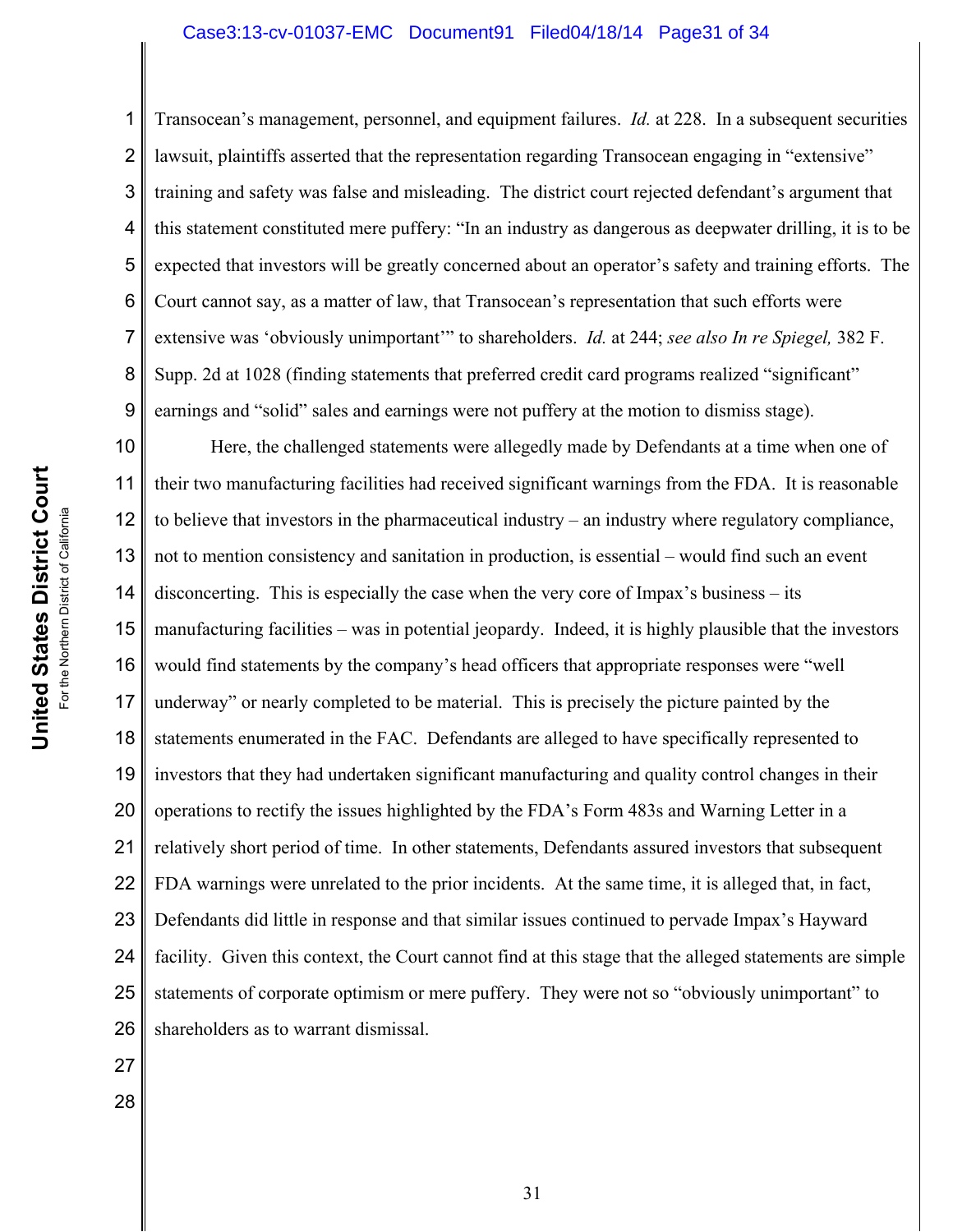For the Northern District of California For the Northern District of California 1

2

7

### B. Plaintiffs Have Sufficiently Alleged Scienter Under the Core Operations Theory

3 4 5 6 8 9 10 11 Under the PSLRA, plaintiffs must plead "with particularity facts giving rise to a *strong inference*" that the Defendants acted with scienter when making the alleged false statements. 15 U.S.C. § 78u-4(b)(2)(A) (emphasis added). In determining whether the facts give rise to a "strong" inference of scienter, "the court must take into account plausible opposing inferences." *Tellabs, Inc. v. Makor Issues & Rights, Ltd.*, 551 U.S. 308, 324 (2007). "A strong inference of scienter must be more than merely plausible or reasonable – it must be cogent and at least as compelling as any opposing inference of nonfraudulent intent." *Reese v. Malone*, — F.3d — , 2014 WL 555911, at \*6 (9th Cir. Feb. 13, 2014). The inference must be that the "'defendant[] made false or misleading statements either *intentionally* or with *deliberate recklessness*.'" *Id.* (quoting *Zucco*, 552 F.3d at 991 (emphasis in original)).

12 13 14 Plaintiffs do not specifically allege direct evidence showing the key officers making the statements at issue – the CEO Mr. Hsu and the CFO Mr. Koch – had knowledge of the falsity of the statements. Rather, they rely on the "core operations" theory to show such knowledge.

15 16 17 18 19 20 21 22 23 Under that theory, scienter may be imputed "based on the inference that key officers have knowledge of the 'core operations' of the company." *Id.* at \*13. Specifically, in "rare circumstances" allegations regarding management's role "may be sufficient, without accompanying particularized allegations, where the nature of the relevant fact is of such prominence that it would be 'absurd' to suggest that management was without knowledge of the matter." *Id.*; *see also Zucco*, 552 F.3d at 1000 ("Nevertheless, reporting false information will only be indicative of scienter where the falsity is patently obvious – where the 'facts [are] prominent enough that it would be 'absurd to suggest' that top management was unaware of them.'" (quoting *Berson v. Applied Signal Tech., Inc.*, 527 F.3d 982, 989 (9th Cir. 2008)).

24 25 26 27 28 By way of example, in *No. 84 Employer-Teamster Joint Council Pension Trust Fund v. America West Holding Corp.*, 320 F.3d 920 (9th Cir. 2003), plaintiffs alleged that defendants – including outside directors and shareholders of America West – made knowingly false statements regarding the company's financial outlook and response to various operational problems. Specifically, plaintiffs alleged that aircraft maintenance had "deteriorated dramatically" as a result of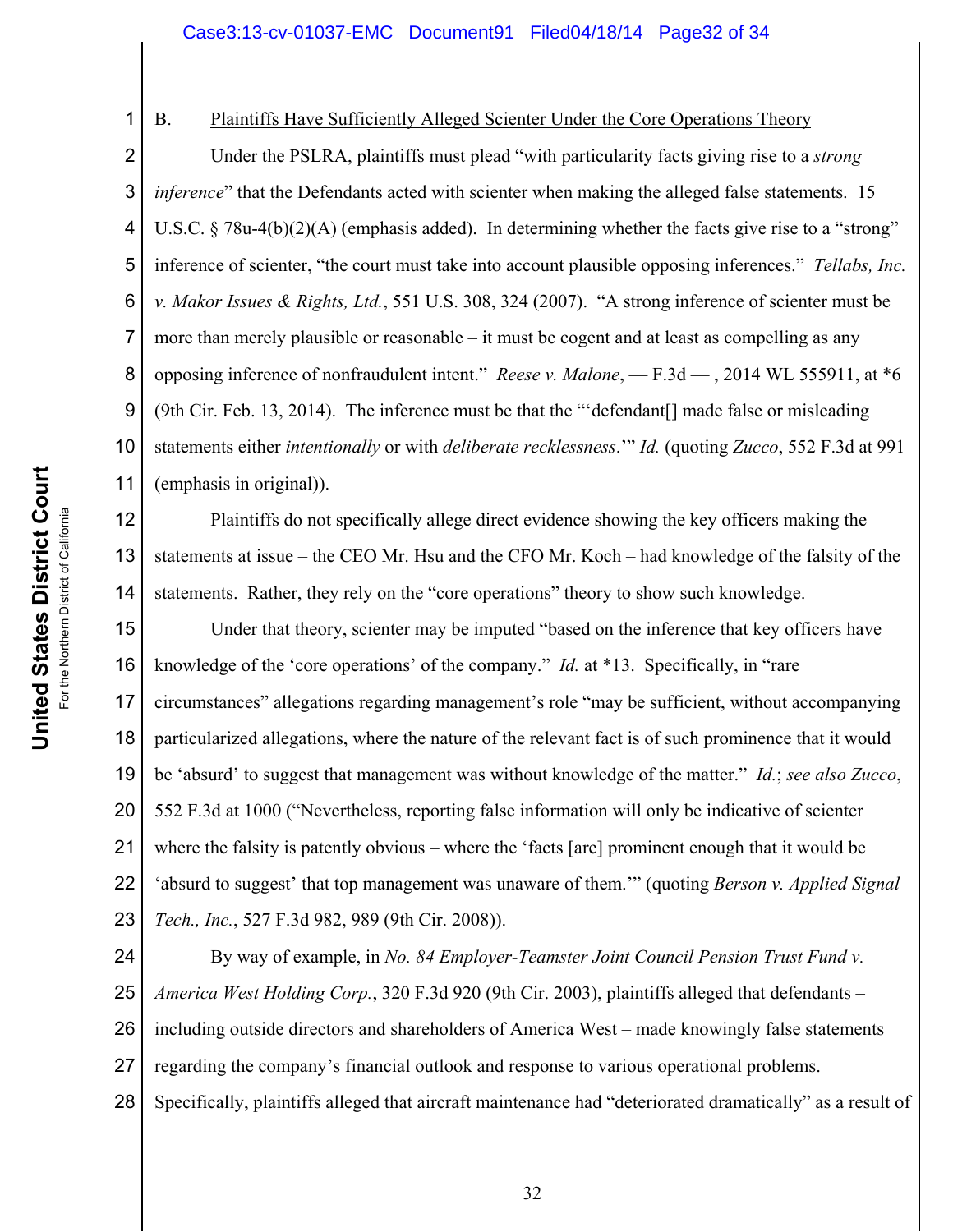### Case3:13-cv-01037-EMC Document91 Filed04/18/14 Page33 of 34

1 2 3 4 5 6 7 8 outsourcing of maintenance, leading to repeated FAA investigations and warnings. *Id.* at 926. Regardless, the defendants made extremely positive statements about the company's financial outlook and asserted that maintenance and operational problems were behind the company. *Id.* at 927. The Court found that plaintiff had adequately alleged that the shareholder and director defendants were aware of the misstatements made by America West's officers and therefore had adequately alleged scienter. The Court stated, in part: TPG argues that the issues regarding maintenance, safety, and the FAA investigation and settlement were "purely[] management issue[s]

that never rose to the level of Board discussions or communications with any shareholders." This argument is patently incredible. It is absurd to suggest that the Board of Directors would not discuss . . . the FAA investigations or negotiations, especially considering the fact that the FAA had indicated that it was considering penalties of up to \$11 million.

12 *Id.* at 943 n.21.

9

10

11

13 14 15 16 17 18 19 20 21 22 23 24 25 26 27 28 Similarly, in *Berson v. Applied Signal Technology, Inc.*, 527 F.3d 982 (9th Cir. 2008), the plaintiffs alleged that defendants – Applied Signal's CEO and CFO – made materially false statements regarding Applied Signal's revenue by including in the company's "backlog" report various contracts for which the government had issued "stop-work orders." *Id.* at 985. This was significant because contracts for which the government had issued a "stop-work order" are often cancelled altogether, thus creating a great degree of risk that the company would never receive money for those contracts. *Id.* Thus, plaintiffs alleged that the "company's backlog reports misled them into believing that Applied Signal was likely to perform work that, in reality, had been halted and was likely to be lost forever." *Id.* The Ninth Circuit found that plaintiffs had adequately alleged scienter. The court acknowledged that "plaintiffs allege no particular facts indicating that [defendants] actually knew about the stop-work orders." *Id.* at 987. Still the court found accepted the inference that the "high-level managers must have known about the orders because of their devastating effect on the corporation's revenue." *Id.* The Court noted that the inference was even stronger than in *America West* because "[d]efendants in *America West* were outside directors who did no more for the company than attend board meetings and serve on a board committee. Here, by contrast, [defendants] were directly responsible for Applied Signal's day-to-day operations." *Id.*